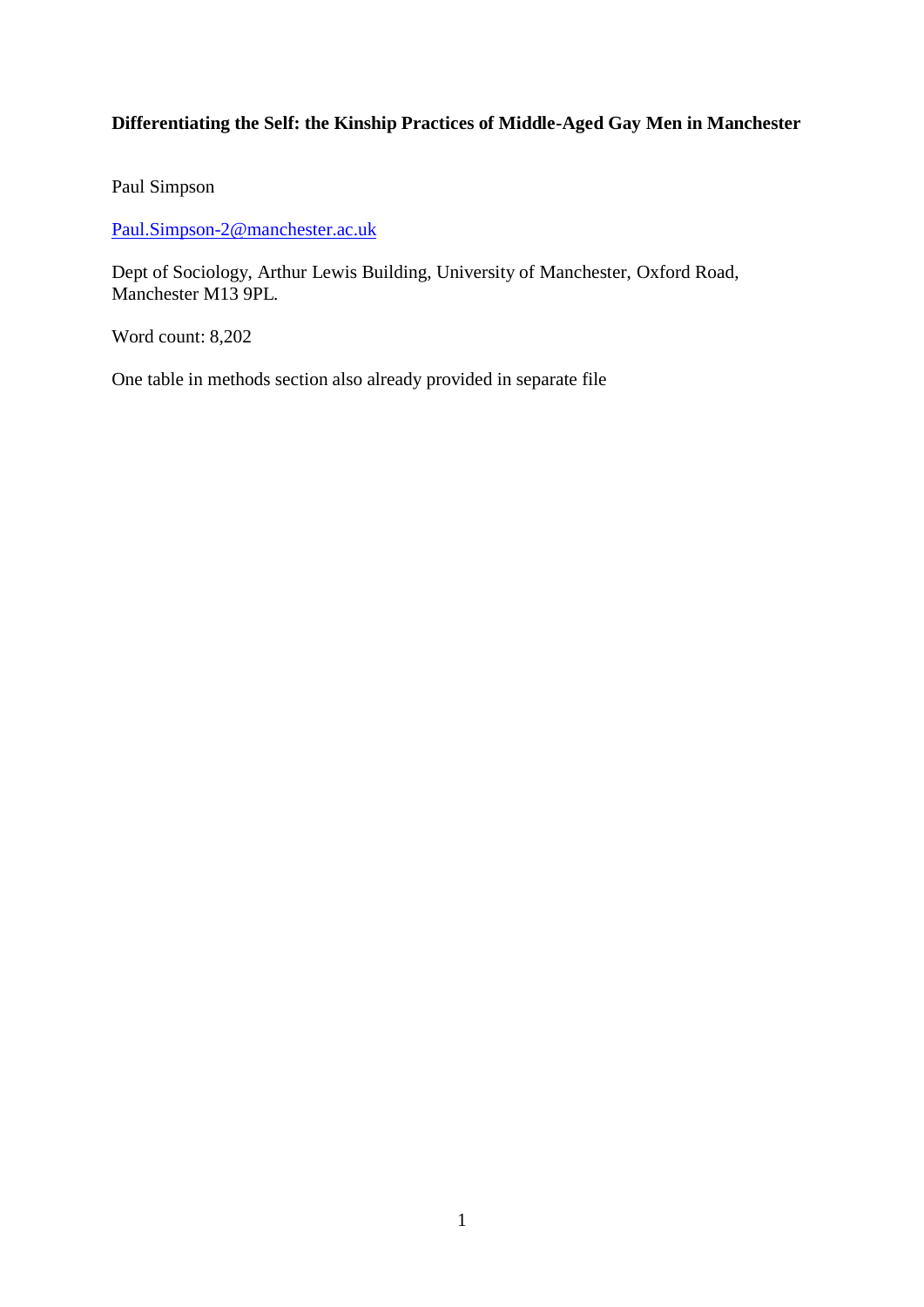**Keywords:** gay ageism, ageing capital, differentiation, technologies of the self, friendship family.

# **Abstract**

Middle-aged gay men in Manchester differentiate themselves through accounts of 'friendship family' from relating/kinship associated with heterosexuals and younger gay men. Based on interviews with 27 men aged 39–61, I explore narratives of friendship family. This critical space enables development/mobilisation of the resources of ageing - 'ageing capital' – needed to reclaim self-worth in the face of homophobia and gay ageism. It helped men develop the emotional and political resources to question heteronormative family and practice non-monogamy. However, in the struggle for dominance over meaning/representation, generational claims to differentiation could reinforce reverse ageism. Young gay men were constructed as threat, insubstantial or vulnerable, obliging a duty of care to avoid exploiting them. The discursive strategies men deployed could limit/thwart use of ageing capital and undermine men's claims that ageing involves a linear path towards enhanced awareness of self, other and authoritative knowledge of the relations of gay culture.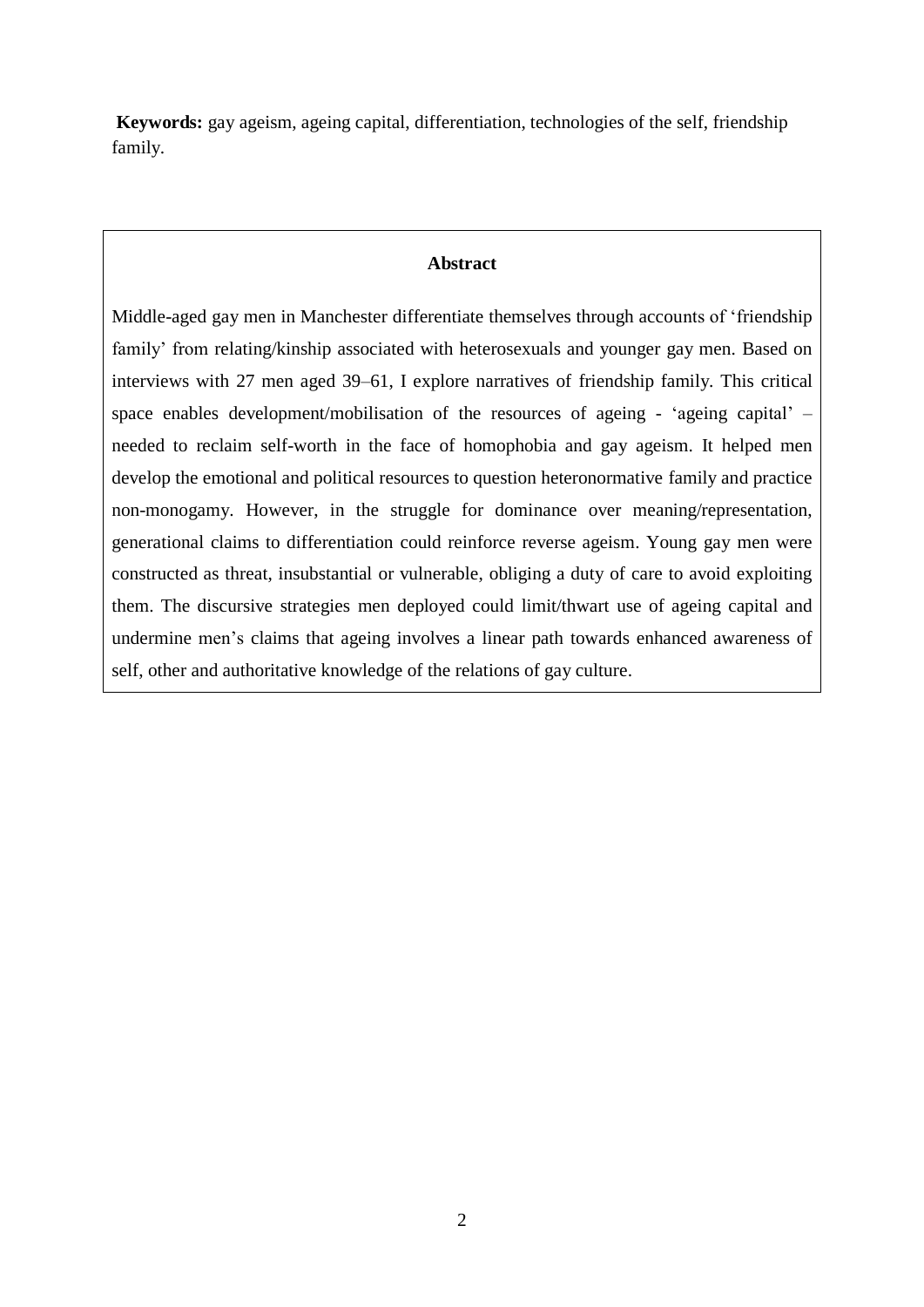Gay men have had to create their own 'families of choice.' These friendship-based families have been well documented (see Weeks et al 2001; Weston 1991). But, little attention has been given to how men actually recreate their 'gay scene'/kinship as they age. These forms of self-remaking are discernible in two major shifts around middle-age; the first away from the family of origin (which reflects the difference of sexuality) and the second away from the gay bar scene towards greater involvement in friendship family (which reflects a difference from younger gay men). Based on interview accounts of 27 men living in Manchester, with its vibrant, differentiated gay culture, I address this gap in scholarship. Specifically, I illuminate the discursive means by which informants' *differentiate* themselves from heterosexuals and younger gay men - the groups against whom midlife gay men in Manchester most strongly contrasted their relational experience. I argue that in differentiating themselves through accounts of kinship, middle-aged gay men living Manchester draw on: narratives/discourses of ageing that are indicative of forms of 'ageing capital' that could be considered part of a 'generational habitus' (Edmunds and Turner 2002); and, to a lesser extent, an age-inflected 'ethics of the self' (Foucault 1987: 25–31). (These concepts are explained below in the section 'theoretical framework'). Men's stories of differentiation variously indicate: gains of ageing (self-esteem); loss of socio-sexual viability; and the ambivalences in informants' notions of maturity, which can reinforce generational divisions. On the one hand, accounts of differentiation from ways of relating associated with family of origin and younger gay men could be self-empowering. On the other hand, reclaiming value for an ageing gay self in the competition for dominance over representation of a legitimate gay subjectivity and ways of relating were implicated in ageism towards *younger* men. Most commonly, informants drew on narratives/discourse that actually undermined their ability to deploy ageing capital as represented particularly in their claims that ageing involves a linear path towards increased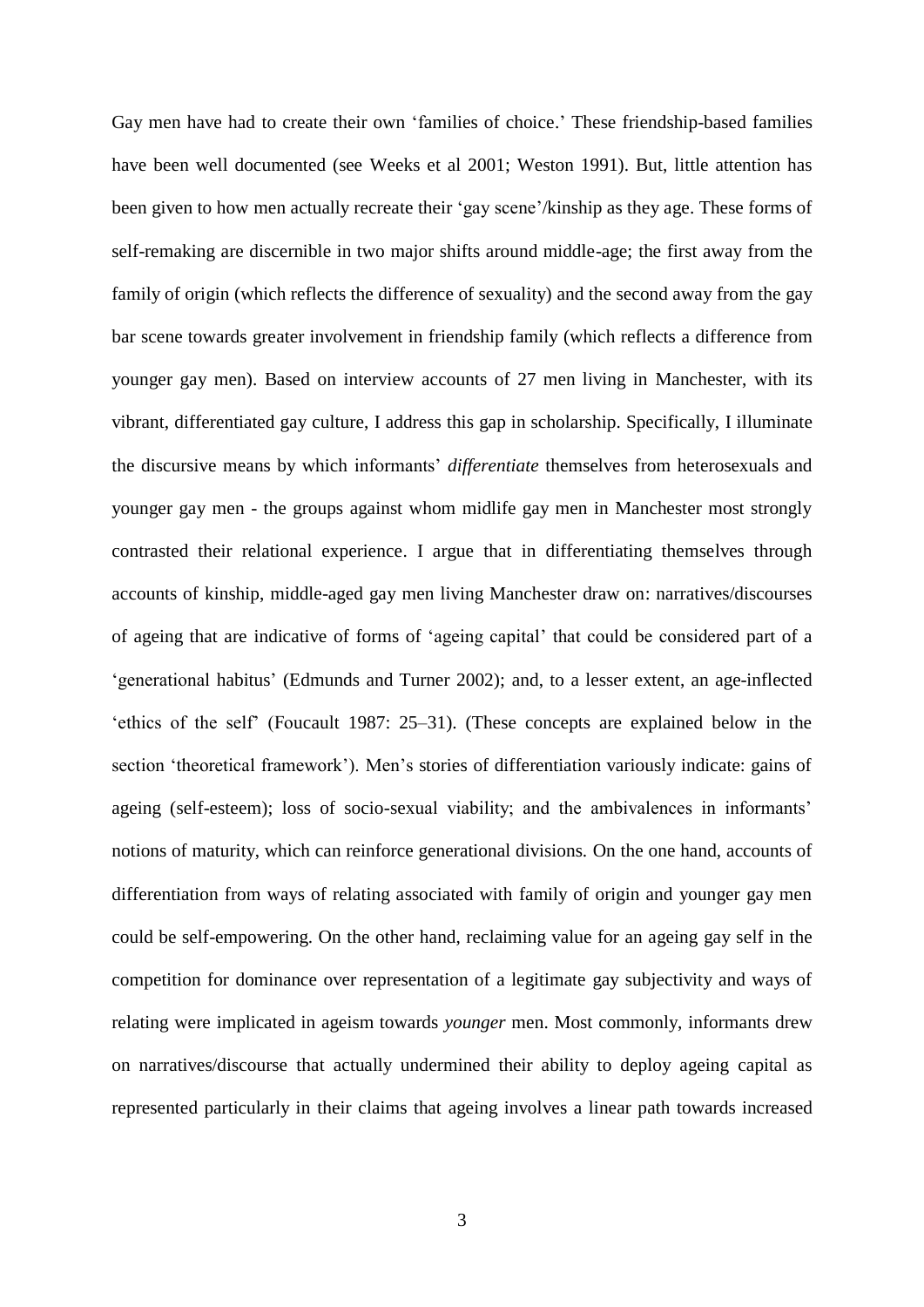status, acceptance of self and other and authoritative understanding of the relations of gay culture.

## **Research context**

Manchester is Britain's third most populous city. Since the mid-1990s, its 'gay village' has served as a laboratory for research on the relations of sexual difference. One study concluded that state and public hostility have promoted physical and symbolic violence, which dominate gay men's experiences of social space (Moran et al 2004). Another highlighted how selfentitled gay patrons of the village themselves express a symbolic violence and cultural imperialism in defining themselves against the 'constitutive limit' of working class women whose hen parties are considered to represent an 'excessive' sexuality' - habitus out sync in 'cosmopolitan' space (Binnie and Skeggs 2004). Further, the village has been portrayed as a site of class antagonisms *between* gay men where age divisions aggravate effects of capitalist ideology that prioritises youth and marginalises age (Whittle 1994). Although village bars are the most visible aspect of local gay culture, this culture consists of an online gay scene, social/support groups and spaces for recreational sex (saunas, cruising grounds and public toilets) and domestically staged forms of kinship. The latter were spoken of as increasingly important as men grew older and have been overshadowed by research on the more visible village bar scene.

## **Theoretical framework**

The theoretical framework employed in this study was designed to address the impoverished view of (inter-)subjectivity that suffuses the literature on gay male ageing. When men's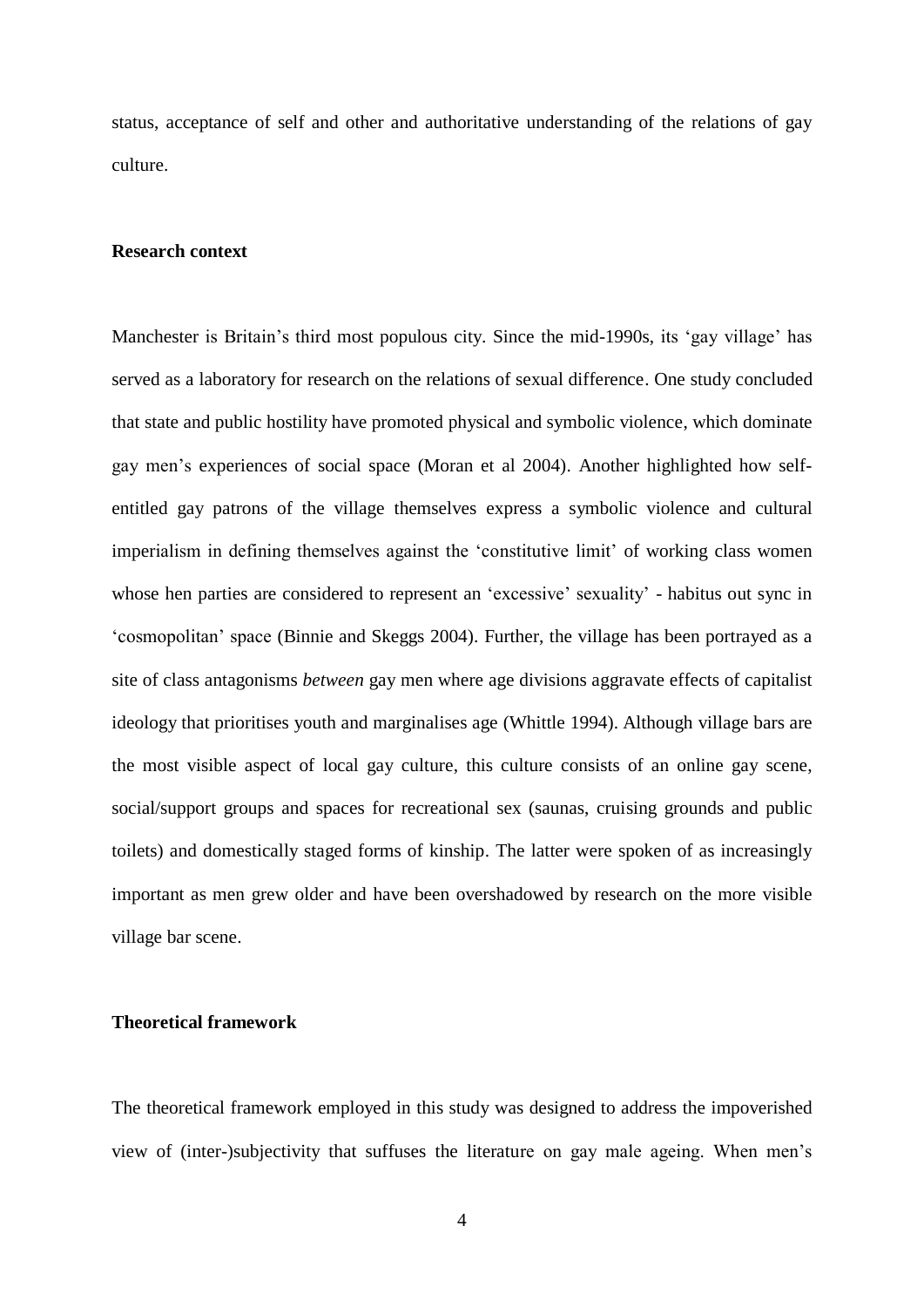experiences of ageing are not portrayed as blighted by loneliness/exclusion because of gay ageism (Hostetler 2004), ageing gay subjects are depicted as well-connected and possessing the emotional and cognitive resources that equip them for continued participation on the gay scene (Berger 1982) - to 'carry on cruising' for socio-sexual opportunity. This binary of exclusion/mastery over stigma of gay ageing overlooks the ambivalences involved in negotiating 'the gay scene' and the multidirectional character of gay ageism. Middle-aged gay men are recipients of ageism but also express this towards: younger gay men who are held responsible for older men's exclusion/invisibilisation; peer-aged men thought dressing/acting age-inappropriately ('too young'); and old gay men who represented anxieties about morbidity and mortality, including death of socio-sexual subjectivity.

To address the above-identified problems, my study adopted a 'pick and mix' analytical framework as elaborated by Thomson (2009) that uses tools from constructionism and critical realism. This approach deploys a critical humanism redolent of Foucauldian 'technologies of the self' that involve strenuous thinking on the relationship of the self to the self to enable subjects to avoid unwanted discursive constraints on expression of identity and relating (Thomson 2009: 163). But, these discursive operations are located in Bourdieusian 'fields of existence' (Thomson 2009: 23) with their own distinct norms where, more often, 'ageing capital' or learning from life experience (see examples below) could be deployed. Whilst the possibilities of autonomy arising from ageing capital/technologies of the self sidesteps the notion of habitus (deeply enculturated practice) as bound to repeat itself, grounding these resources of ageing in 'fields of existence' avoids conceptualisation of discourse as ethereal - 'free-floating.' Such a framework recognises the mutability of norms across different spaces and enables consideration of how (inter-)subjectivity results from the dialectic between constraint and choice (Thomson 2009: 2). This approach takes us beyond analysis of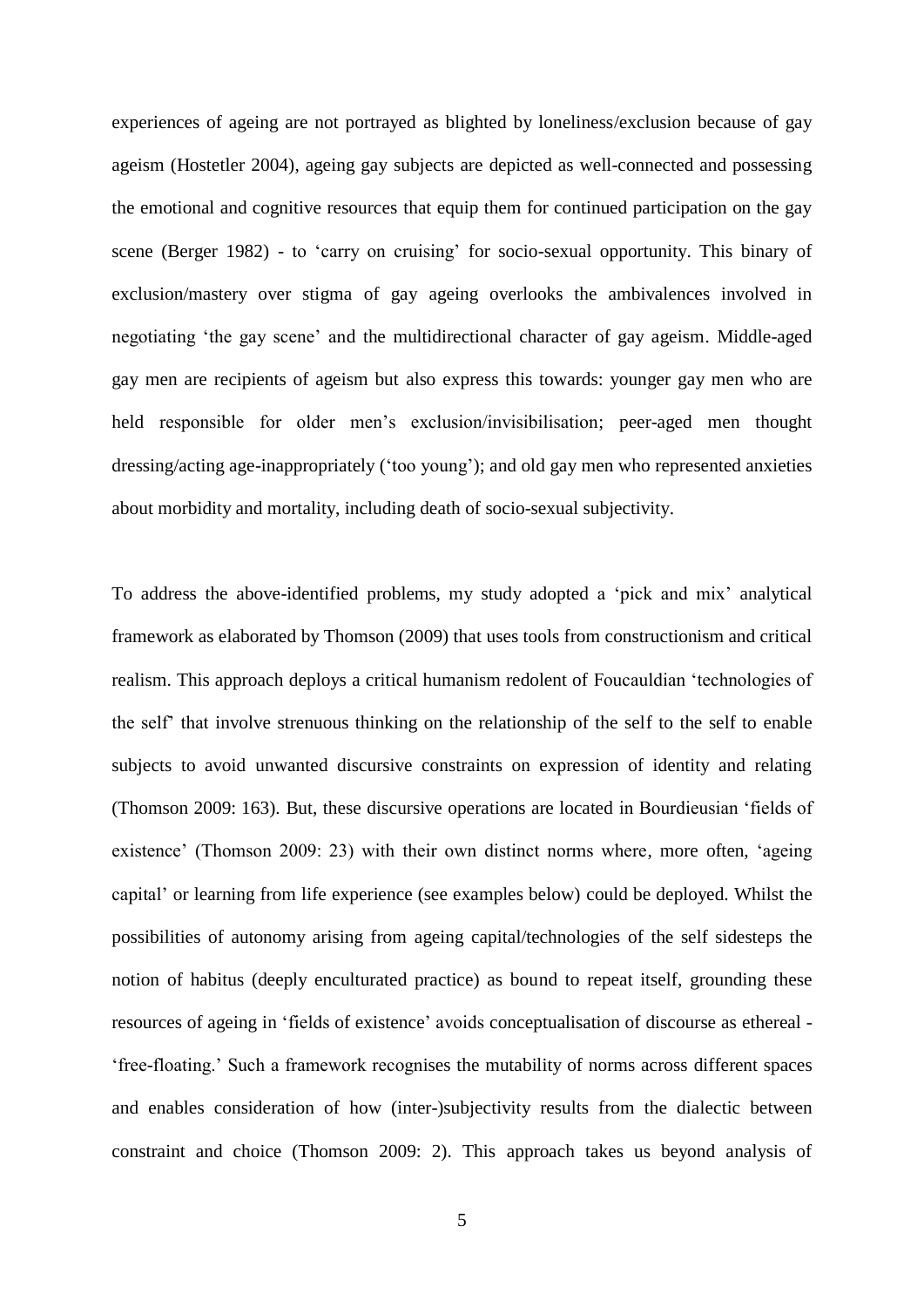responses to gay ageing/ageism as either conformist or voluntarist *and* opens up examination of ambivalent experiences involving negotiation with these processes. It also enables consideration of how men draw on discourse that, contradictorily, attempts to secure legitimacy for an ageing self but undermines the legitimacy of interviewees' generational perspectives on ageing and relating in gay culture.

The concept of ageing capital is central to my theoretical strategy. I define this concept broadly as an age-inflected variant of cultural capital – embodied knowledge influenced by age, class, gender and sexuality, resulting in habituated practices (Bourdieu 1984). Though several narratives explored indicate how ageing capital (through life experience) might compensate for 'deficits' in formal education. Generally, this formulation allows that actors can mobilise differential combinations of resources across fields/contexts with their own rules of the game. Enmeshments of various capitals – economic, cultural and symbolic (status) - and the in/congruence between habitus and field were visible in accounts of the fit/disjuncture between the older body-self and various 'homospaces.' Falling short of the homonormative, youthful, athletic 'look' risked exclusion from the commercialised gay scene.

More specifically, ageing capital serves as a multivalent, context-dependent concept, suggesting a family of emotional, cognitive and political resources used in response to ageing/gay ageism. It indexed accumulated emotional strength, self-acceptance, ageappropriate bodily display/performance and growing awareness of/competence in managing the relationships that form gay culture and wider society. Such claims/attributes indicate the workings of a 'generational habitus' that is more than simply an age cohort in the population structure (involving individuals moving together through time) and is constituted by a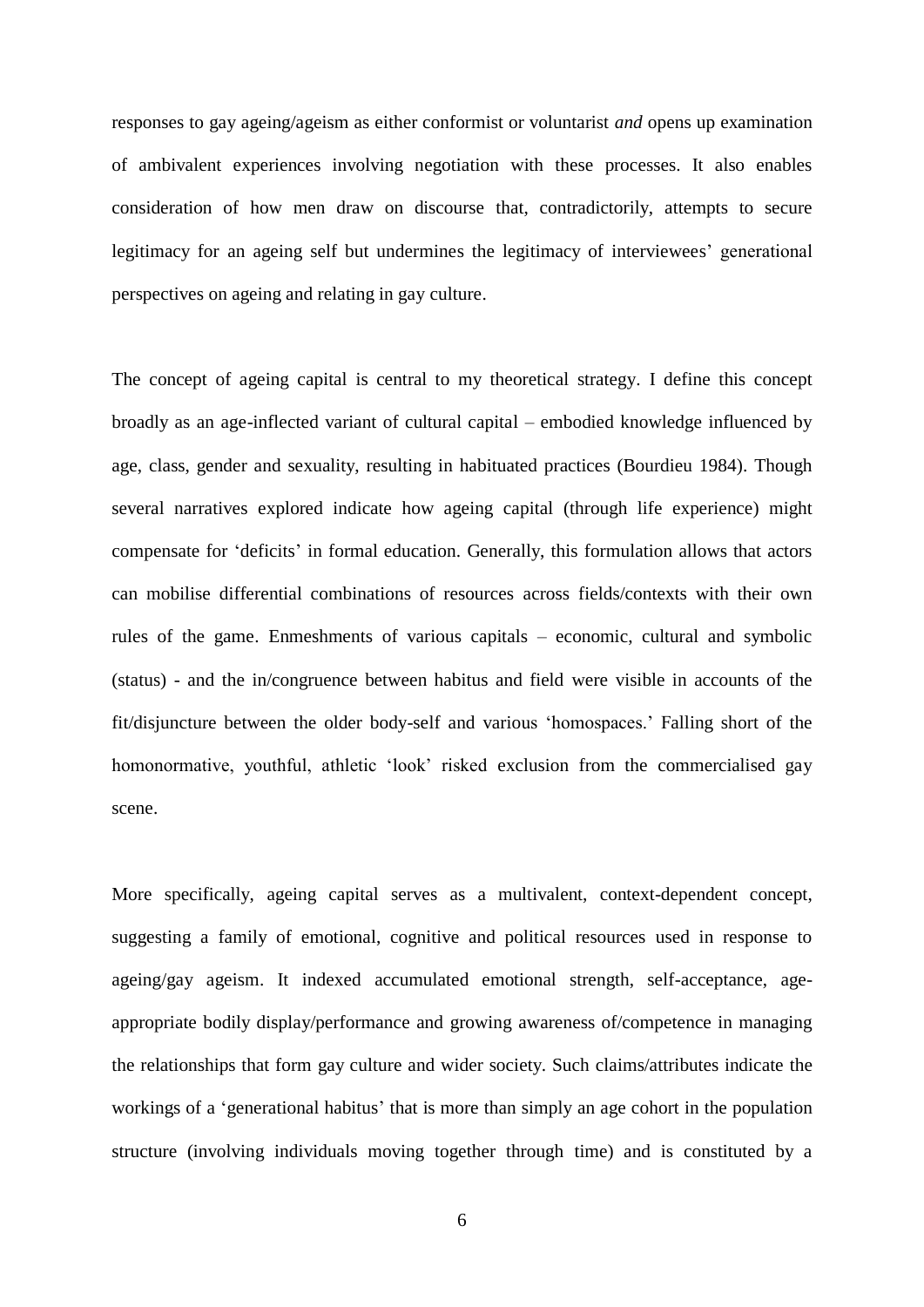'collective consciousness,' which itself is informed by shared historical experience (Edmunds and Turner 2002: ix: 16). In the case of this present generation of midlife gay men, this consciousness was shaped by thoroughly contradictory experiences, which, as will be seen, includes different experiences of social class but more often transcended it. On the one hand, gay liberation discourses in the 1970s served as resources to convert stigma into pride. On the other hand, study participants witnessed and were obliged to develop resources to deal with the backlash against sexual difference in the 1980s where gay men were represented as guilty victims of HIV/AIDS if not *the* embodiment of the deadly experiment in promiscuity and a threat to heterosexual existence. Indeed, men's overcoming of this punitive discourse resonates with Edmund's and Turner's idea that a more active generational habitus emerges as a collective response to trauma (2002: 12). Latterly, the kind of emotional and political resources gained through past mastery over stigma of sexual difference have been redeployed to negotiate the vicissitudes of gay life as an ageing subject.

Moreover, the thought/practices indicative of ageing capital are mobilised in ways that suggest self-empowerment, constraints and ambivalence concerning expression of midlife identities. Ageing capital was implicated in men's imaginings of an 'authentic' midlife sociosexual subjectivity, which study participants used to distinguish themselves from the fashionable self-presentation of younger men (and their younger selves). This productive essentialism was visible in the commonly expressed idea of a more 'natural,' less sculpted/elaborated, holistic body-self where appearance should be a faithful reflection of a more 'real' inner self consisting of values, knowledge and personal qualities. Here, a relational self was prioritised over monadic body projects. Such thinking suggests something valuable about the ageing process and that middle-aged men might be freer from constraints of gay/consumer cultures on self-presentation whilst contradicting stereotypes of them as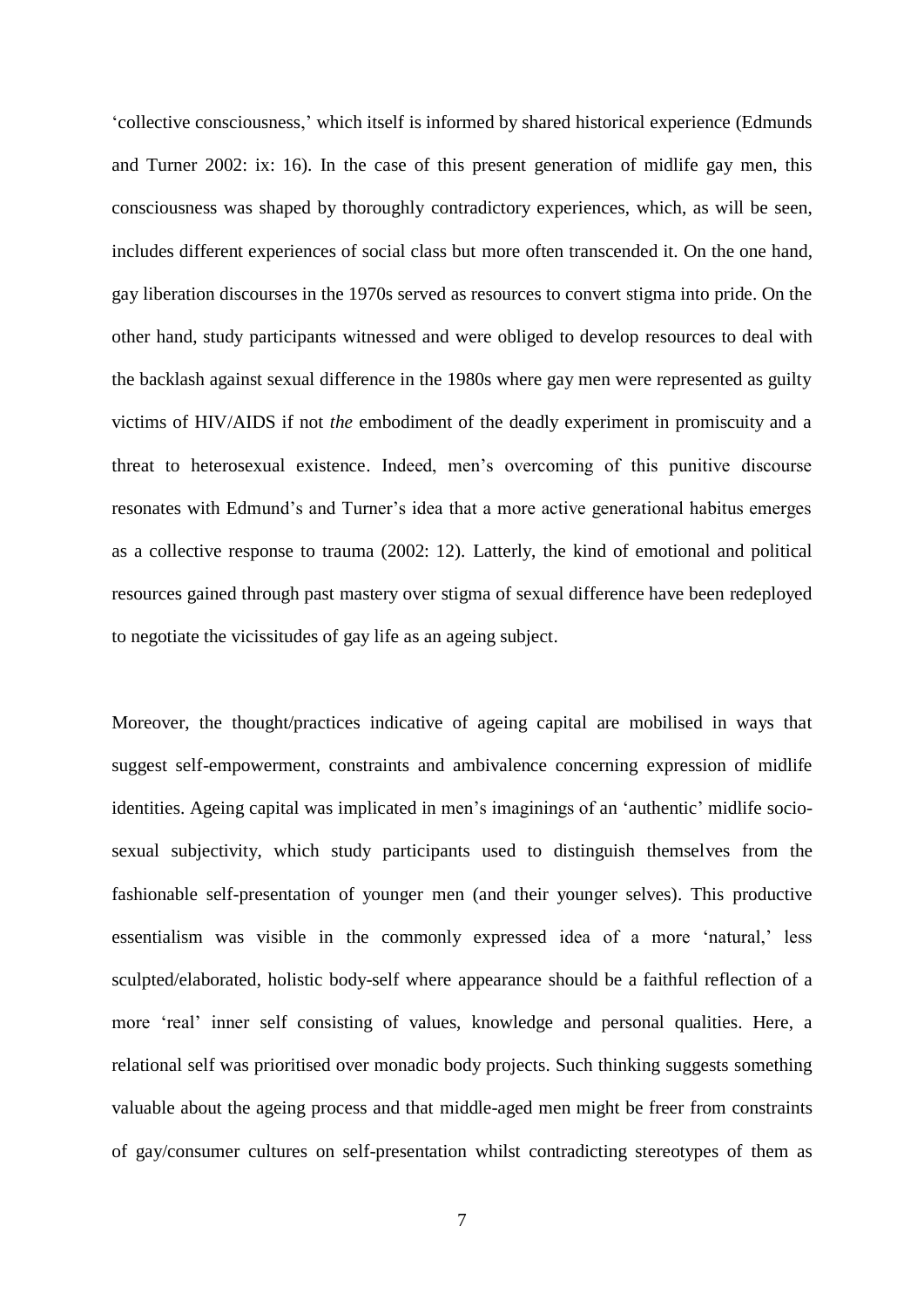desperately hanging onto youth and sexual marketability. This suggests that ageing capital is used in an intergenerational struggle over meaning/representation concerning gay subjectivity and in ways that could resignify and re-aestheticise the midlife/ageing body-self as desirable, creative. But, as will be seen, age-inflected resources could also be deployed in intergenerational conflict over symbolic capital, specifically in the struggle for dominance over authoritative interpretation and representation of legitimate gay subjectivity, relationality and culture. Efforts at self-recuperation through ageing capital were undermined by reverse ageist discourses/narratives that men drew on to assert superiority for their generationallyinformed ways of knowing and being.

My theoretical approach also attempts to avoid the heteronormative notion of life stages organised around child-rearing. Instead, I deployed a lifecourse approach, which recognises the interplay between structural, contextual, biographical, historical and discursive influences on ageing (Estes et al 2003). Not only does this flexible formulation accommodate the heterogeneity of social reality, it also allows for differences in ageing experience/key transitions among gay men. This move encourages understanding of midlife/ageing as resulting from the interplay of the passage of time and material bodily experience embedded in social relations (Arber and Attius-Donfut 2000: 3-5). In line with Edmunds' and Turner's idea of generational habitus (2002: 7), a lifecourse approach avoids reifying youth/midlife and gay ageing/ageism and regards these as historically contingent, relational, socially constructed processes – the dynamic accomplishments of interaction shaped through engagement with discourses and social structures.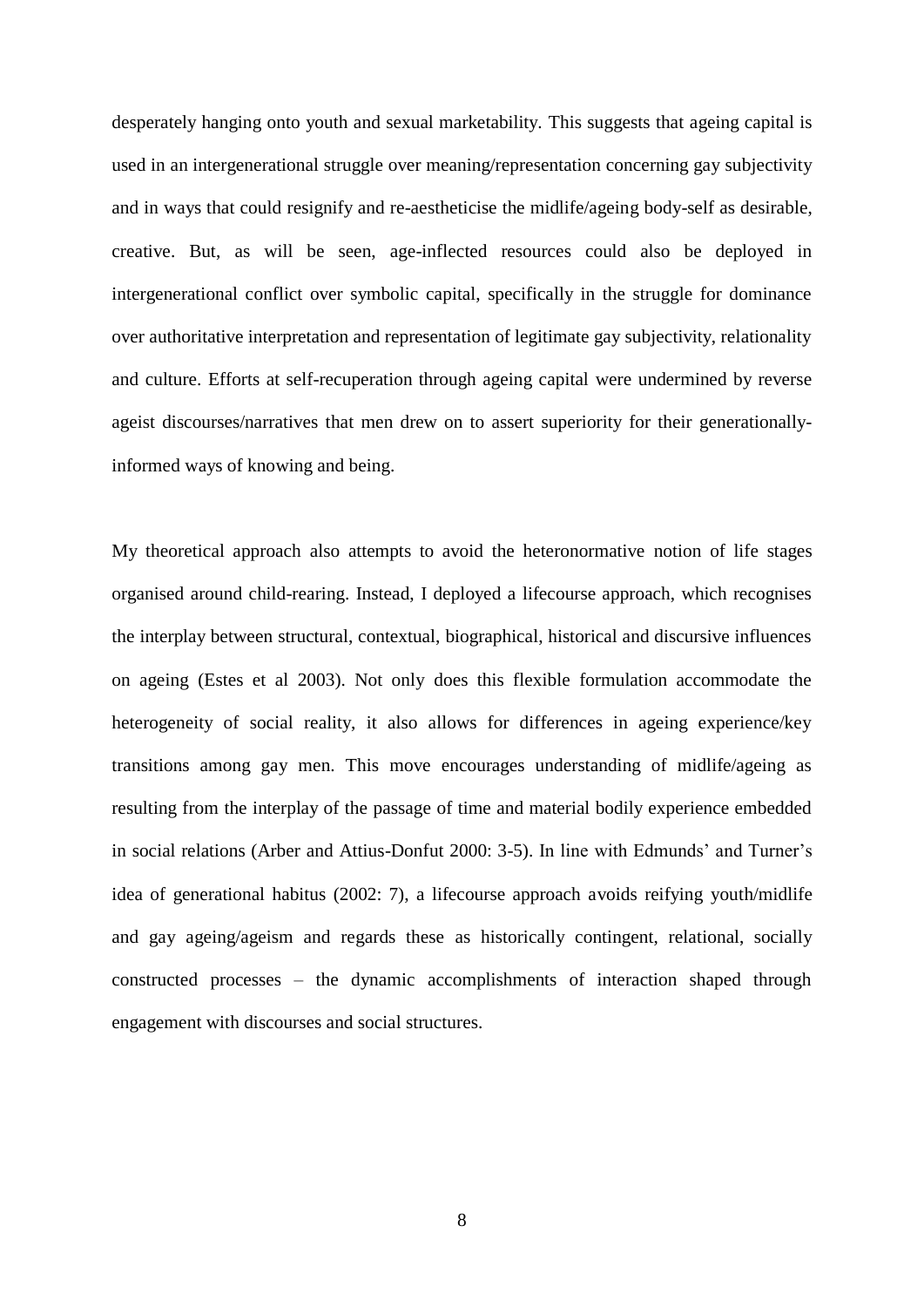#### **Methods and men**

In-depth interviews with 27 men enabled investigation of social processes (Maxwell 1996: 20) and men's different experiences of ageing. They involved photo-elicitation where informants were encouraged to discuss photographs of themselves when in their twenties/thirties. As only 11 interviewees supplied such photographs, the other 16 men were presented with images of gay men of different ages in various social contexts taken from a local free gay magazine. Photo-elicitation commonly invokes events and relationships beyond interviewees' present selves and experiences (Kuhn 2002: 13–14). One informant's photographs produced vivid (re)contextualisation of the overcoming of his religious upbringing to develop in midlife the emotional resources and political knowledge to allow guilt-free participation in 'recreational' sex.

The sampling strategy was designed to accommodate key dimensions of difference and avoid a homogeneous sample of 'conscience constituents' - white, middle class men open about their sexuality. Project publicity (a leaflet/poster) was designed to attract interest from within personal networks, gay social/support groups (which yielded 60% of informants (n=16)), bars associated with different clientele by age, class and other gay/gay-friendly businesses - a sauna, 'sex shop' and the village barbershop. The sample comprised 14 men (52%) aged 50- 61 and 13 men (48%) aged 39-48. Twenty four respondents (89%) described themselves as 'white British,' one respondent self-defined as 'mixed race' another as 'oriental' and another as 'Irish *and* European.' Seventeen respondents (63%) were single and the remainder were partnered and all but two of the 27 informants described involvement in friendship family. None had ever been involved in parenting and only one respondent provided a significant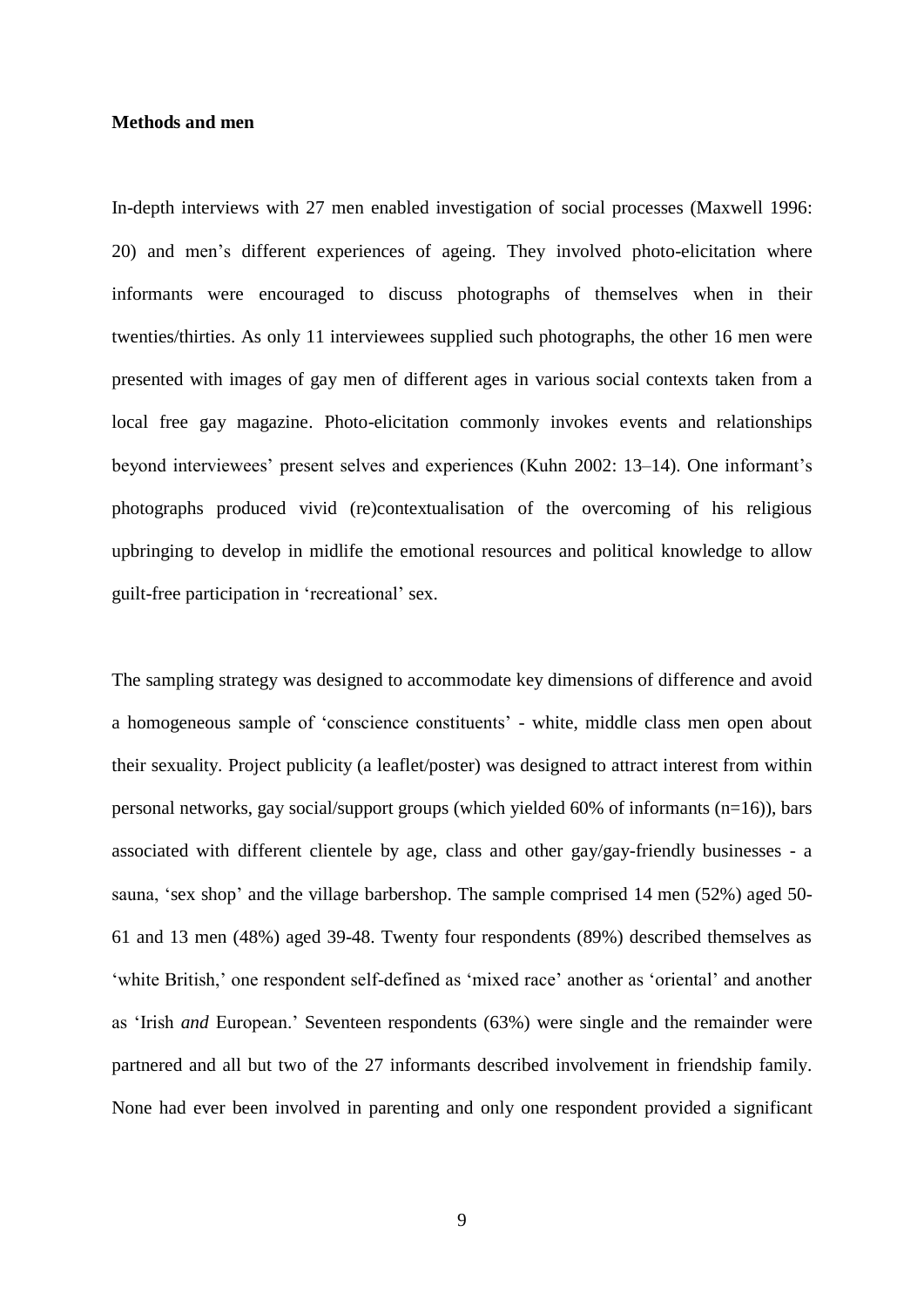degree of care for an elderly parent/relative. (The consequences of this are discussed at appropriate junctures below).

Adopting Bourdieu's description (1984), social class was defined in terms of its interrelated socio-economic and cultural dimensions.

### **Table 1 here**

Interviewees were allocated to a socio-economic class category on the basis of employment and income-related data i.e. whether employed full-time, receiving lower levels of pay (connected with part-time work or minimum wage) and offering fewer opportunities for career development. Culturally, class was defined according to Bourdieu's notion of 'cultural capital' - the forms of embodied knowledge required to accomplish cultural pursuits (or occupations). The sample is evenly spread across the two socio-economic classes but less so in terms of the cultural dimensions of class, though nine of the culturally middle class men reported originating from working class backgrounds. The sampling strategy yielded a group of men on lower to modest levels of income, which could set limits on participation in various cultural 'scenes.' The sample appears better resourced in terms of cultural capital. Twenty two respondents spoke of eclectic interests associated with the culturally 'omnivorous,' suggesting an ability to access pursuits from across the cultural spectrum. Differences (of age, class, race and relationship status) were counterbalanced by the similarity of men's continuing involvement in fields that make up Manchester's gay culture, including the village.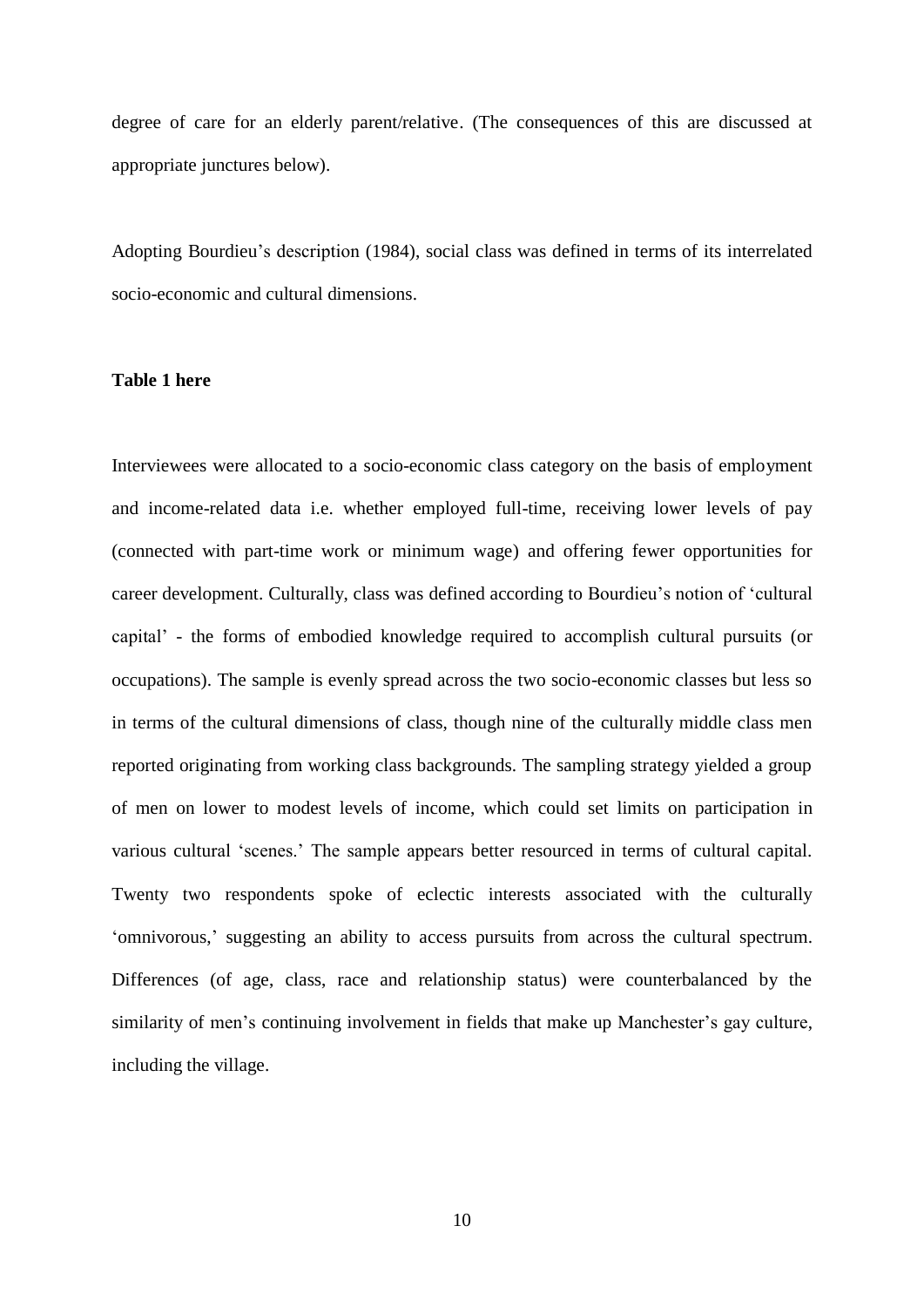#### **Differentiating biological and friendship family: the difference of (homo)sexuality**

In the American literature on gay kinship, black and working class lesbian/gay people tend to define family in terms of biological relatedness; this relational configuration serving as a source of mutual practical and emotional support (Lewin 1998: 93). However, and perhaps related to both age and national-cultural differences, the opposite is the case in relation to the present sample. The first major shift in men's relational practices involved (gradual) move away from biological towards friendship family. Lack of significant involvement in the everyday reproduction of biological family meant greater opportunities than those looking after children or elderly/disabled relatives to be involved in friendship family and other 'new relational experiments' (Giddens 1992: 136–8), including non-monogamous ones (discussed below). In consequence, and a major difference between gay male and straight relationships, gay men generally make the transition to domestically-oriented kinship later than heterosexuals (Berger 1992: 222).

Just as significantly, two-thirds of the class and ethnically differentiated sample  $(n=18)$ described the heterosexual home as alienating and site of risk (Weeks et al 2001: 77). Because heterosexual family tended to deny or misunderstand what men had embraced as central to their identity, it is not surprising that just over half of informants (n=14) spoke of a gradual diminution of bonds with their family of origin. Ben (50) spoke philosophically of his increasing 'detachment' from his family and reflected what informants saw as a natural development in gay midlife. Informant accounts indicated support for the view that lesbian and gay people distinguish friendship family for its 'ethic of care' from its biological/biolegal variant associated with an 'ethic of obligation (Weeks et al 2001: 150-2). Typically, Ben (50) explained that he 'cared about' his parents and 'helped out financially' when needed but,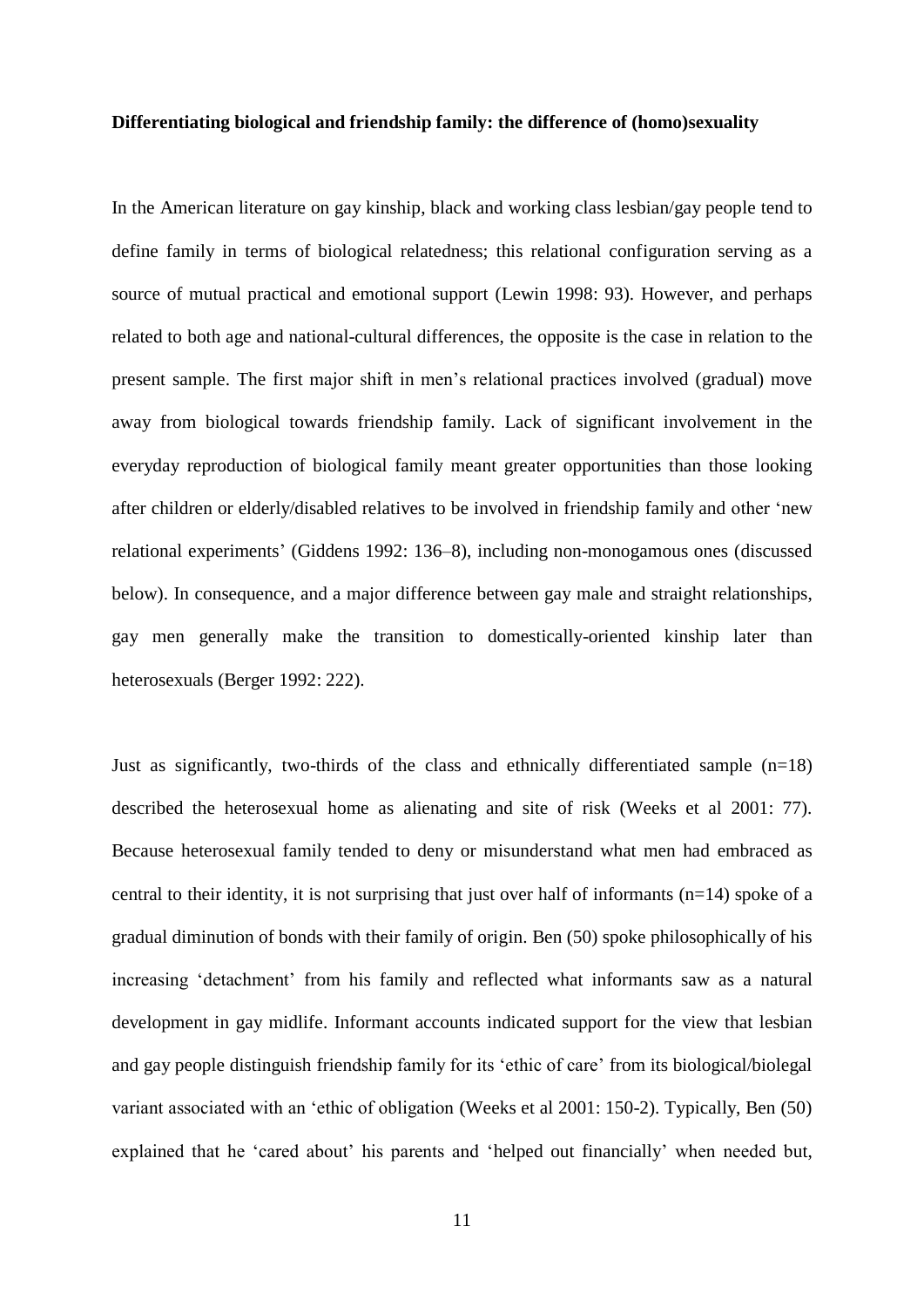'mum and dad don't really understand my life.' This was contrasted with the understanding and support between himself and the family, which included his partner of 18 years (with whom he had lived for eight years) and an ex-lover. His partner was identified as: 'the one I rely on emotionally... more than anyone... not just because he knows me better but also we both understand what being gay is about' and because he understood the workings of homophobia. Coupled relationships/friendship families offered more than consolation for diminution of relations with biological family. Ben's words suggest that peer-aged friendship family can help middle-aged gay men develop the emotional and political resources – forms of ageing capital - to challenge homophobia and claim validity for their kinship (Weeks et al 2001: 16), though see Pete's story below. Friendship family might also usefully be conceptualised as integral to the 'interpretive community' necessary to develop counternarratives to homophobia (Plummer 1995: 134). It is not surprising then that relationships with parents/relatives were typically described as perfunctory – often attenuated to obligatory exchange of Christmas greetings and attending family gatherings e.g. weddings and funerals.

However, one informant's account stood out for its moral, emotional and epistemic claims to difference through participation in familial networks that were defined along lines of difference in terms of age, gender and sexuality as part of a 'balanced life' (Pete 52). Indeed, Pete specifically described his network of friends as 'varied... like a family of choice.' One of his heterosexual, peer-aged female friends with 'quite a few lesbian friends' had suggested 'setting up a housing co-operative' (to which Pete was giving serious consideration) 'involving, different generations… to provide a more supportive environment as you get older.' It was also noteworthy that Pete's eighty-year-old father, for whom he was primary carer, was spoken of as part of his friendship family and included as far as possible in Pete's and his friends' social activities. He had also learned through involvement in his father's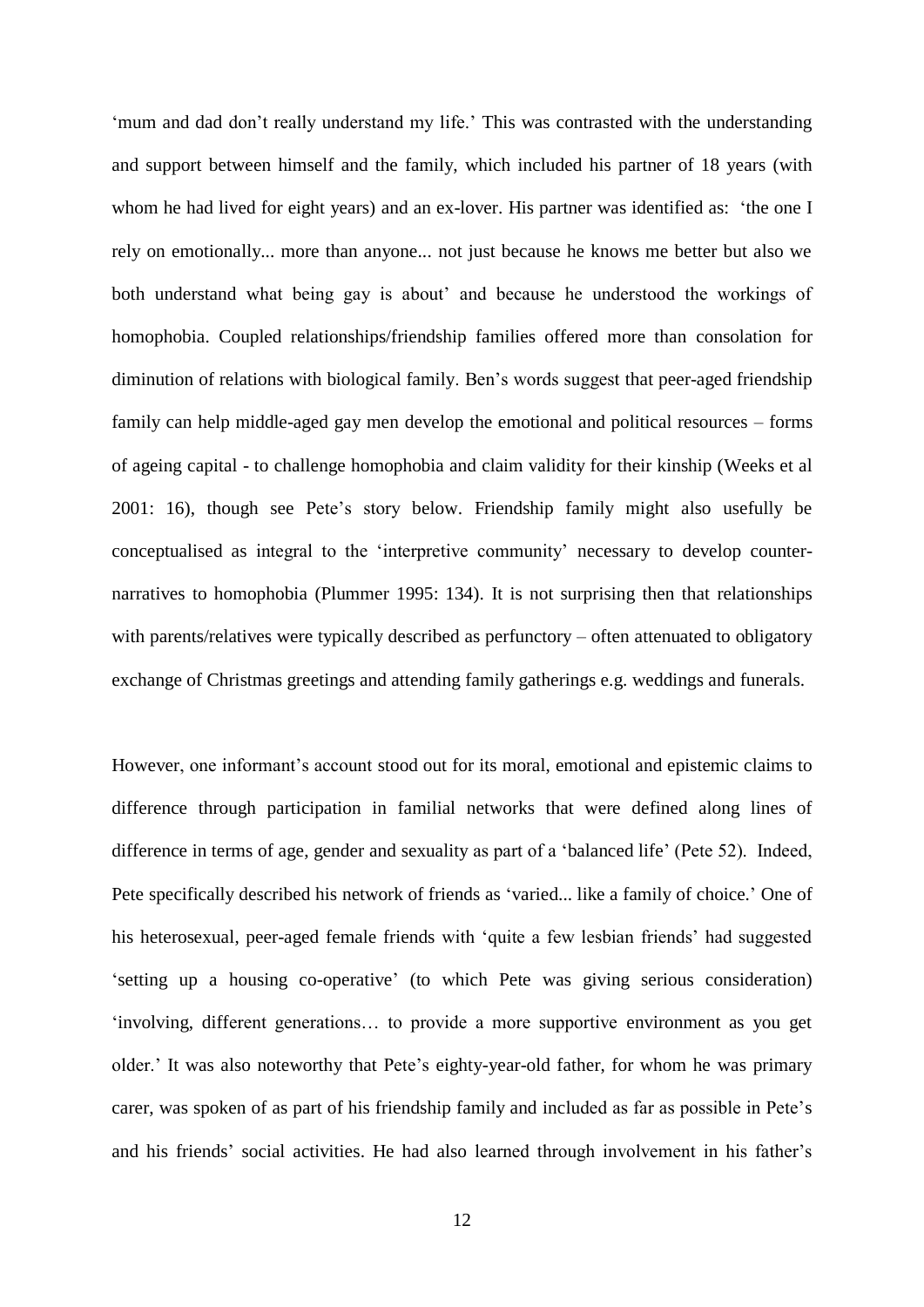circle of friends that 'there is a sense in which age is irrelevant.' Whilst Pete considered that: '...his father's needs come first' he was 'clear about my own' and tried 'to ensure these are met as far as I can.' The informant benefited occasionally from the support of two lesbian friends who would look after his father if he needed a short break from caring. Later in the same narrative episode, Pete reflexively made a link between a holistic subjectivity and an ethic of relationality when he stated: 'There's much more to you than your body... There's your mind, your personality, your relationships... Overall, I give priority to my relationships.'

Pete's account is redolent of Pahl's 'personal communities,' 'not restricted to a particular form of affinity' and 'characterised by people who represent different meanings' to the person concerned (C.f. Smart 2007: 684). Whilst it transcends the notion of intimacies as homosocial in terms of social class, it is worth noting that Pete is a white British, lower middle class man and graduate of an elite university. This minority report provides an edifying case study of an eclectic, non- (or less) compartmentalised kinship that suggests strategising from a social position that reflects both a sense of entitlement and egalitarian sensibilities. It invokes a certain kind of middle class cultural capital/habitus (the 'housing cooperative') but whilst working class people do not feature in his story, his account in no way implies claims to superiority. Three years prior to interview, Pete, who could not afford early retirement, gave up a career in a reasonably well-remunerated public service post to become his father's live-in carer. This decision could be framed within an 'ethics of the self' (Foucault 1987: 25-31) that involved careful thinking on the self to establish one's own rules/goals that avoid unwanted self-governance. This is also evident in Pete's invocation of the inner qualities of authenticity ('mind' and 'personality') and his decision to prioritise relationships over homonormative projects of the body/surface self considered obligatory on the youth-oriented, individualised commercial gay scene. We also get a sense of the home as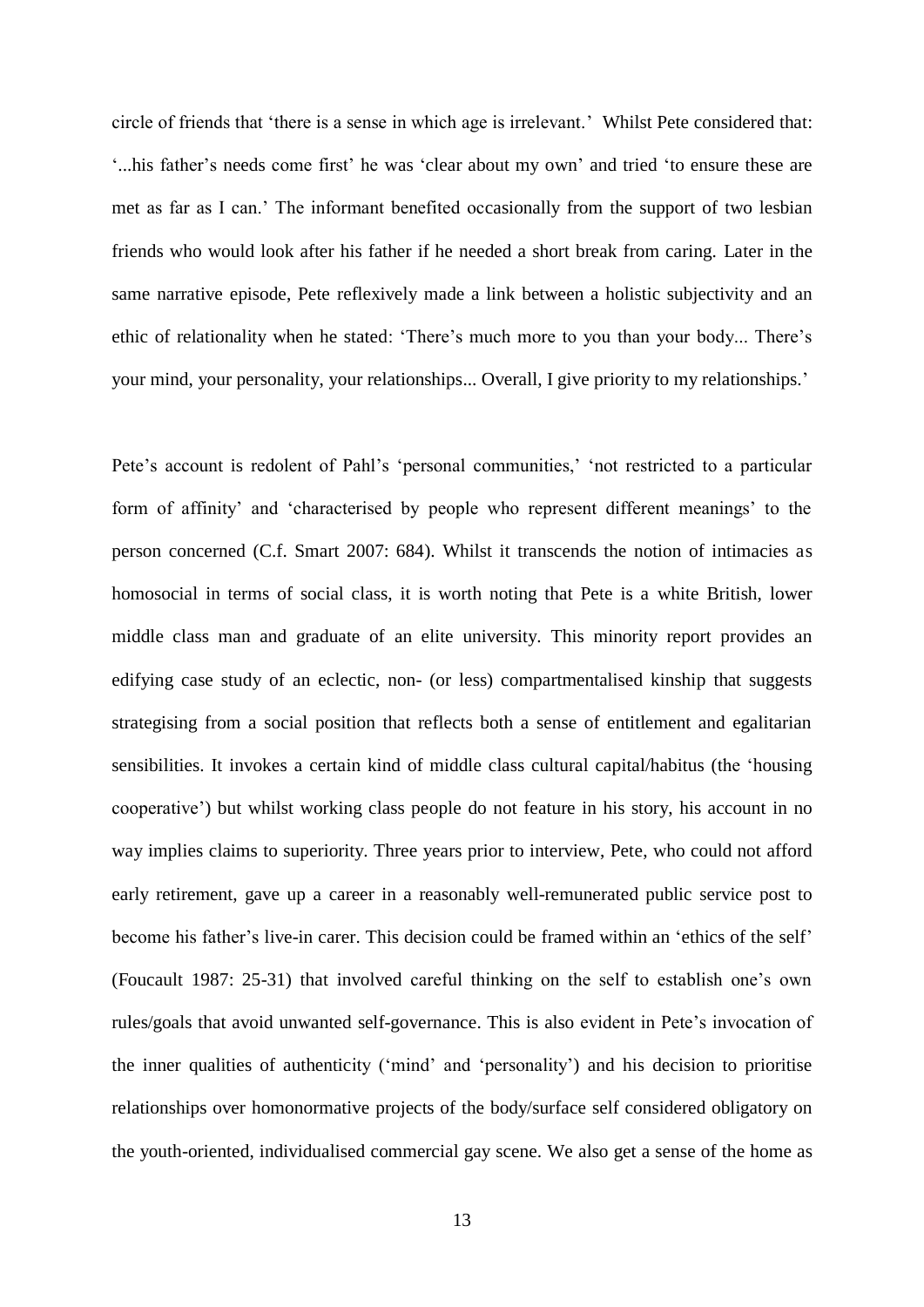negotiated, gay-friendly space and the respite care provided by the two lesbian friends is suggestive of everyday communitas. But, whilst Pete's caring role in no way hinders his access to friendship family, the shared home was ambivalent space. He was cognisant of the fact that his father owned the house and that, unlike his married, heterosexual brother, he felt unable to share a bed/have sex with a partner in his bedroom. Discomfort about using the home as a space for gay sex indicates the operation of complex, covert homophobic discourse whose consequences restricted Pete to recreational sexual encounters in saunas. This suggests both limits to Pete's claim that his relationship with his father is organised around respect for each person's different emotional needs and constraints on the ability to put the resources of ageing into practice.

However, it is noteworthy that five of eight informants who 'came out' later (post-thirties) articulated a different relational trajectory and one emphasising continuity rather than (modest) change with age. Their accounts suggested a distinct form of ageing capital if not an alternative generational gay habitus shaped less by class than by growing up in families/communities where homophobia was spoken of as being particularly acute. But, coming out late(r) and involvement in what became a kind of friendship family of supportive, peer-aged, *heterosexual* associates were reclaimed as having advantageous effects on development as a gay subject. Various moral claims were made that involvement in this kind of kinship when younger had prepared men to: withstand gay ageism and its punitive body aesthetics; escape the malign influences of a hypersexual 'gay scene' (characterised by fleeting, 'superficial' relations); and avoid HIV.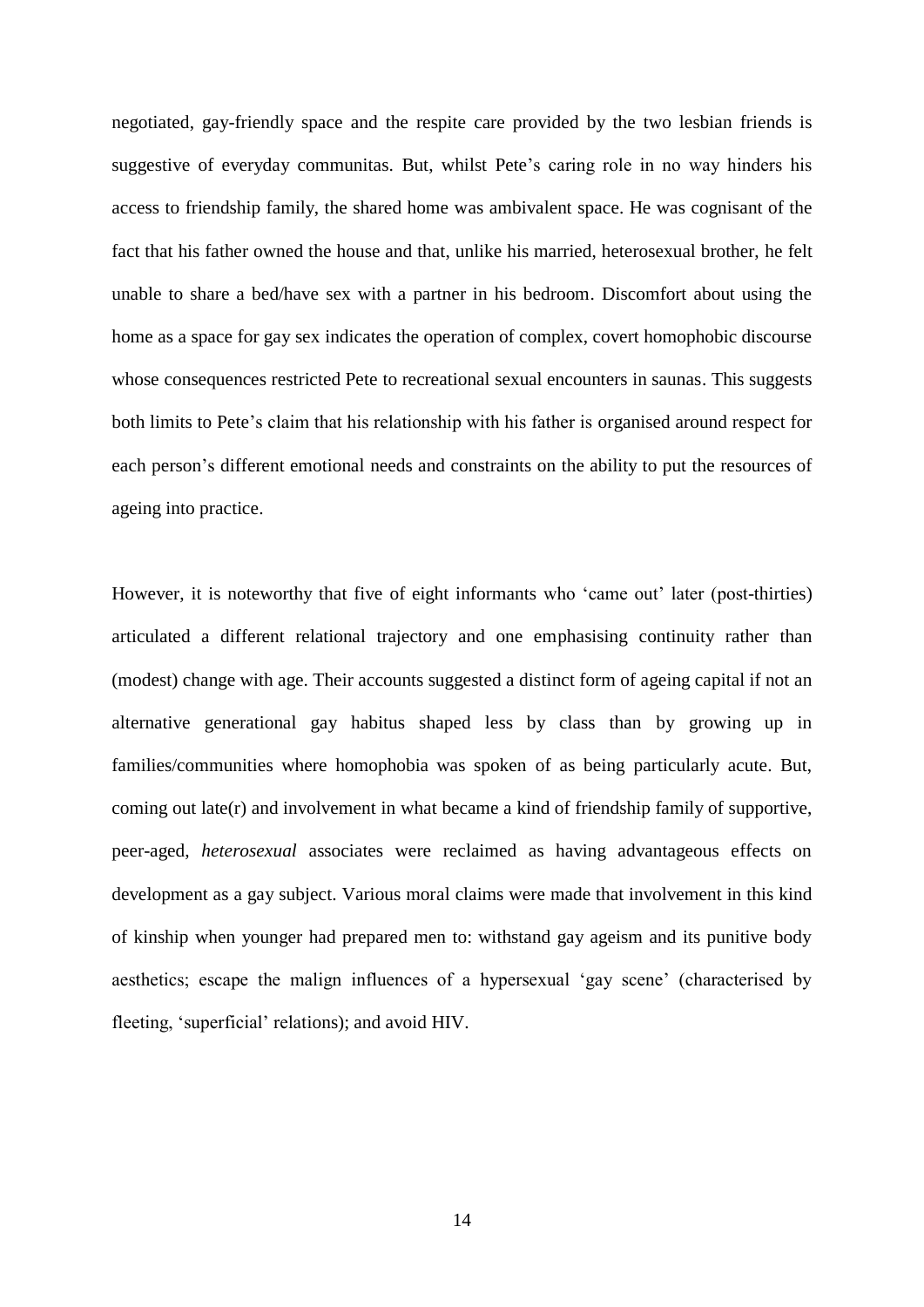#### **Relationship rules: non-monogamy**

The gains resulting from resources of ageing capital were particularly discernible in claims to differentiation by informants who were partnered/involved in intimate friendships but who practiced non-monogamy - which further differentiated them from heteronormative family. Such accounts, expressed regardless of class and race, challenge the belief that sexual relations are only legitimate when mutually exclusive. Informants' age-inflected political and epistemic claims concerning sexual ethics question the hegemonic notion that nonmonogamy *necessarily* entails an amoral, libertine separation of sex and emotions. Such accounts represent claims concerning rights to sexual pleasure with unknown/barely known others without guilt or fear of being labelled 'superficial,' calculating or promiscuous. They assert non-monogamy as ethical relationality. For instance, Jamie (54) spoke of attending group sex sessions with his 'together apart' partner of 10 years. The strength of their relationship, their interpersonal resources and trust they had developed combined with the situated rules of the game enabled both parties to enjoy this convivial space singly, as part of a 'threesome' (or 'moresome') with/without the partner's co-presence at the actual encounter.

Central to informants' accounts of ethical non-monogamy was the distinction between sexual and *emotional* fidelity (Weeks et al 2001: 150-152). Bill (54) declared that one of the few relationships rules he had developed around midlife concerned the need for honesty between partners about sex outside of any relationship. These arrangements were contrasted with relationships that had gone 'disastrously wrong' in his youth because he 'valued my 'freedom.' But, Bill urged that we, 'don't just do monogamy because it's expected... the convention, an obligation... 'only if it's a genuine desire.' Although emotional honesty is central to Bill's narrative of change in his relational practice, he struck a note of caution in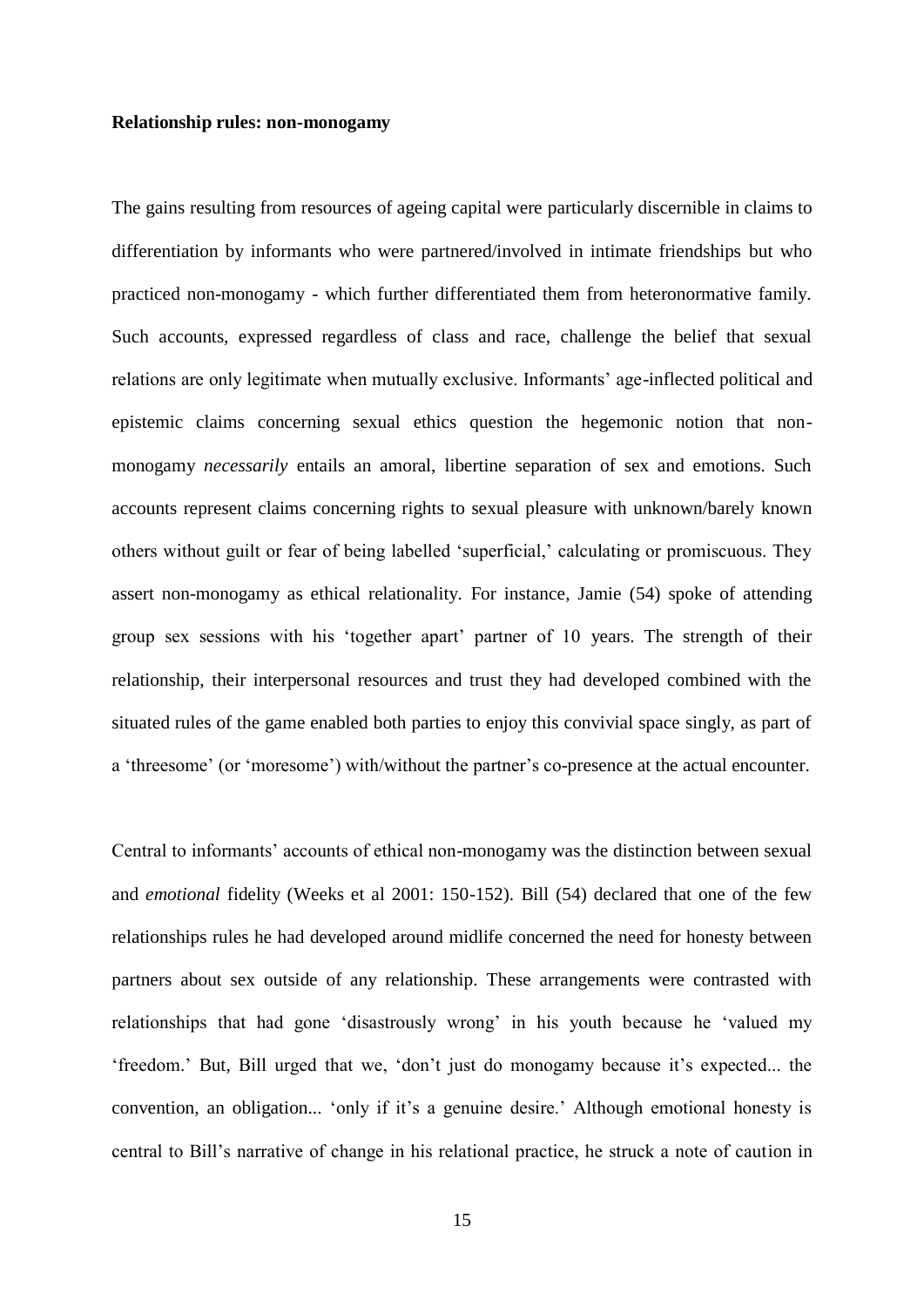stating that non-monogamy can be a foil for selfishness, which was associated with a much younger self. His thought-provoking proposition that monogamy should not be taken as the moral default position but itself requires ethical justification in the form of real commitment was more suggestive of an age-and class-inflected ethics of the self. Bill's words indicate that he has forged a way of 'doing' sexual relations consistent with his values, ethical in terms of his treatment of self and others and critical of dominant thinking about legitimate sexual relations.

But, claims concerning non-monogamy could function in more cautious, problematic ways that, again, suggest that men draw on narratives that discursively limit abilities to mobilise ageing capital (and technologies of the self). Despite involvement in group sex with his partner, Jamie adopted a less open 'don't ask, don't tell' stance concerning opportune nonmonogamy, which supports Jamieson's (1999: 487) questioning of Giddens' notion of gay people as trailblazers for new reflexive experiments in intimacy whose longevity relies on honest disclosure (1992: 147-9). In addition, Vince (49) explained that an 'ideal relationship' for him given his age and health status, '...is one that is more than friends but less than lovers in a sexual way.' Whilst he desired the constancy that partnership can bring, Vince was prepared to forego sex with a partner given HIV-related health complications that seriously restricted his sexual capacity. Indeed, the informant countenanced 'making allowances for' any partner 'to see other people for sex if he's uncomfortable having it with me' though added, 'but, if there was any emotional involvement, I wouldn't be happy with that.' Although Vince strikes a forbearing note, acceptance of a partner's non-monogamy in return for physical affection and emotional fidelity is highly contingent. Willingness to 'make allowances' indicates that, in the absence of his health problems, monogamy would be the norm. Further, the relational arrangements envisaged would involve the imposition of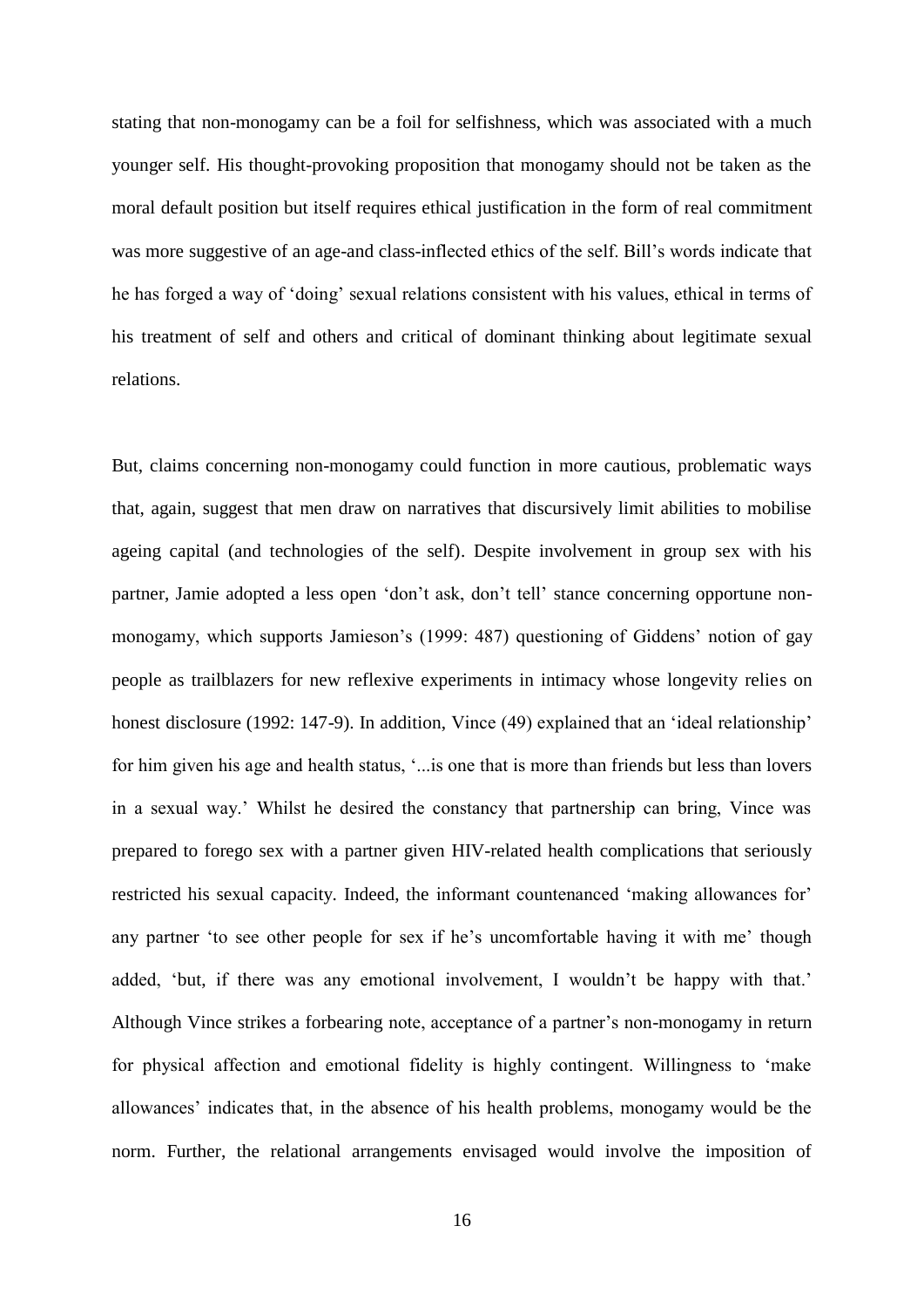constraint on any partner who would be urged to avoid emotional entanglements and thus required to instrumentalise himself *and* any sexual partners. Conspiracies of silence and pragmatic approaches to non-monogamy indicate further evidence of the fragility and contradictory character of interviewees' generationally contingent claims to self-value, knowledge of self and other and to authenticity in how they manage the relations within gay culture.

#### **Exclusions from friendship family**

Whether affirmative, ambivalent or constraining, self-scripted friendship family was not equally available for cultural reasons connected with ethnicity and homophobia (Lewin 1998: 93) and socio-economic ones (Carrington 1999: 116). These discursive and structural factors limited/stymied men's ability to mobilise the dividends of ageing. Alec (46) who described himself as 'mixed race' spoke of a 'double life' that involved maintaining a rigid separation between a coterie of peer-aged gay men and heterosexual family/friends from his church and country of origin, though the latter provided a spiritual connection and freedom from racism often lacking in gay culture. Despite being highly educated, Bill (55) described how the economic constraints of dependency on social security benefits and living in tower block housing effectively excluded him from reciprocation within middle class, gay social networks - the affluent, South Manchester, coupled dinner party/barbecue circuit. This denied him access to social, economic, cultural and symbolic capital that might alleviate/compensate for material disadvantage. Bill considered that his socio-economic situation more than his age differentiated him with disadvantageous consequences and was responsible for prolonging his dependence on the village scene for socialising. Experience of material disadvantage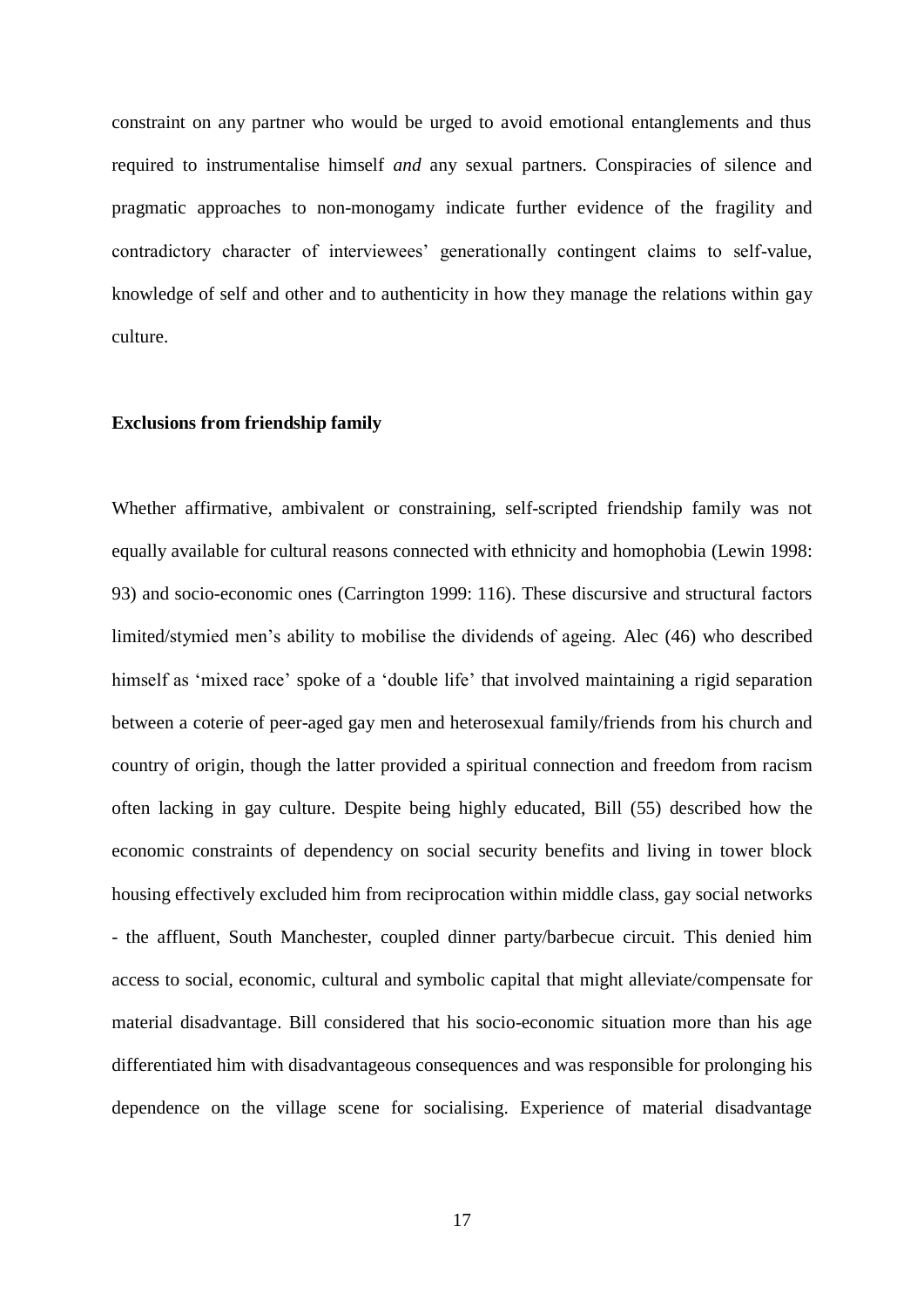(combined with being single) could then delay the transition towards a more domesticallystaged form of kinship.

#### **Differentiating the domestic and bar scenes: the difference of age**

The shift in midlife away from heteronormative notions of family and the actual family of origin was paralleled by a move away from the youth-coded village bar scene towards more domestically staged friendship family. Two-thirds of informants (n=17), and reflecting no significant trends along lines of class or race, (which, again, suggests generational habitus) contrasted the overwhelmingly homosocial kinship of their earlier days on the gay scene in their twenties and thirties with their somewhat more varied kinship in the present. This still largely consisted of peer-aged gay men but several informants now counted some biological relatives, women and gay men of different ages among their significant others, though unlike Pete's experience above, these relationships were more kept apart than blended.

This shift in relational practice was narrated largely as response to loss of bodily value (sexual/physical capital) on the commercial gay scene where midlife gay men could feel reduced to their (apparent) age (see also below). But, the development of knowledge and connections in gay domestic spaces was no mere consolation for the lack of value on 'the scene.' Like the transition from the family of origin, the shift from bar scene to domestic spaces was typically understood as a natural development of the ageing process (Berger 1992: 221). For Jamie (working class economically, educationally and culturally) participation 'on the scene' had gradually but significantly diminished in the ten years since he had been with his partner. He declared: 'We've got different interests now,' which included 'dinner parties with our lesbian friends' where '...age fades into the background.'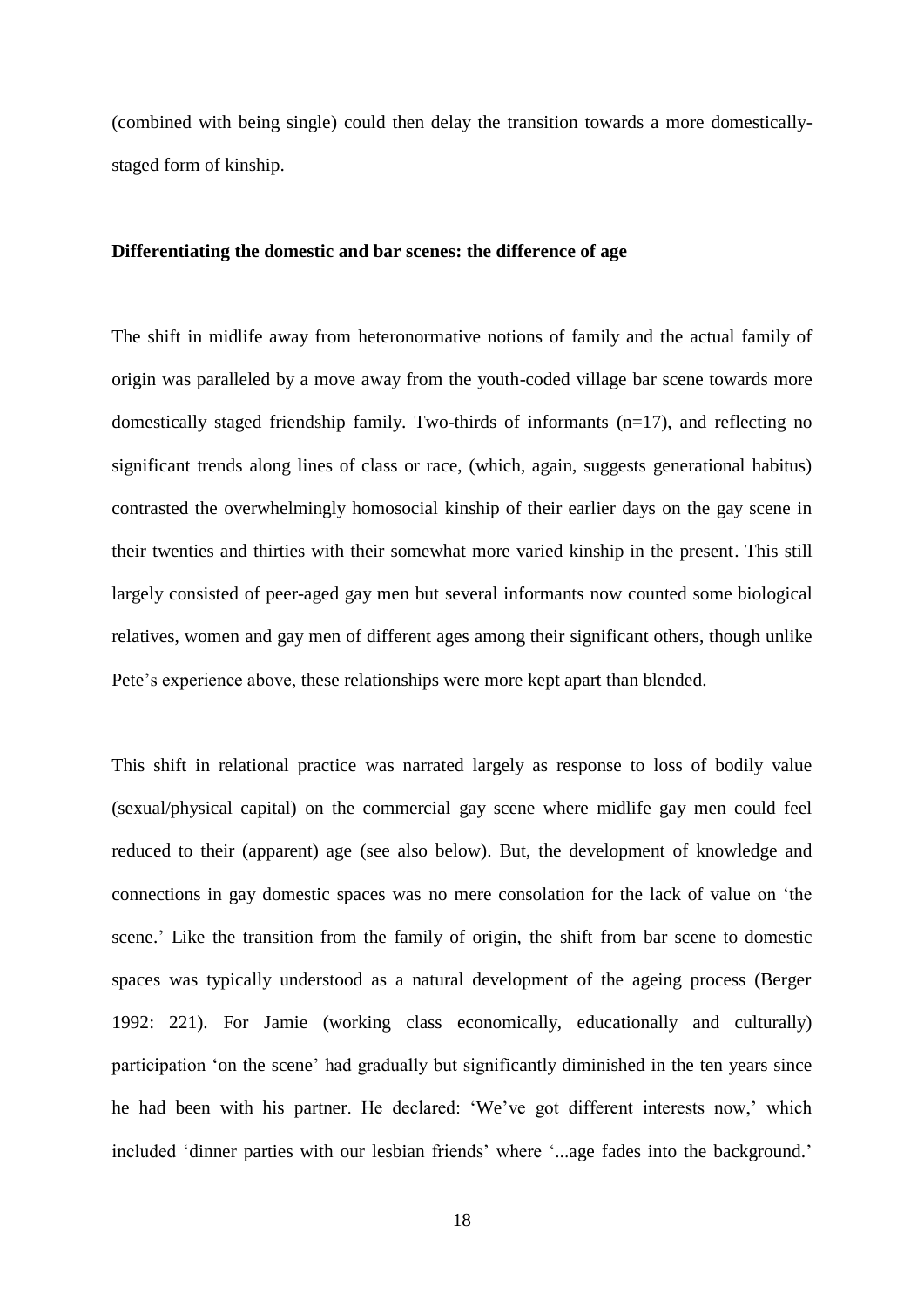Experience of this convivial gay space enabled Jamie to 'care less about how I'm seen on Canal Street' (the village's main thoroughfare). In line with the majority of informants, the village bar/club scene was described as something the informant 'had mainly grown out of.' Indeed, most men's use of the village was fitted around other cultural events/activities like going to the cinema or attending a social group. But, as Jamie intimates, relationships on the domestic scene were thought to be based more on mutual value. Indeed, he differentiates the spaces of friendship family morally as less age-conscious and freer from ageist scrutiny compared to the bar scene (Grossman et al 2000: 172). The transition from bar/nightclub scene to home then might represent less withdrawal from social engagement with gay others than ageing capital functioning creatively to extend men's gay scene/friendship circles to domestic spaces.

Although his circumstances were very different from Jamie's, Keir (42) also distanced his middle-aged self from his younger self – one that had been involved in dizzying, non-stop partying. He gave up this hedonistic lifestyle at 'about 35' when he began to own that he had drifted into alcoholism. Treatment/counselling had enabled Keir to stay sober for the last seven years (prior to interview) and his socialising was now organised around a social group for older gay men some of whom had become central to his kinship group. The social group served as supportive space where the informant had 'found friends with similar interests,' which had prompted him to think about 'how other people have travelled to where they are now.' Clearly, 'the past is a different country' - a distinct field of experience with its own rules now experienced as much less compelling. Not only were Keir's heavy drinking clubbing/'scene' days contrasted with the conviviality of the social group of peer-aged gay men but also his statement concerning the life journeys of men in his social group/circle is strongly suggestive of the development of 'ageing capital.' Indeed, Kier spoke of giving up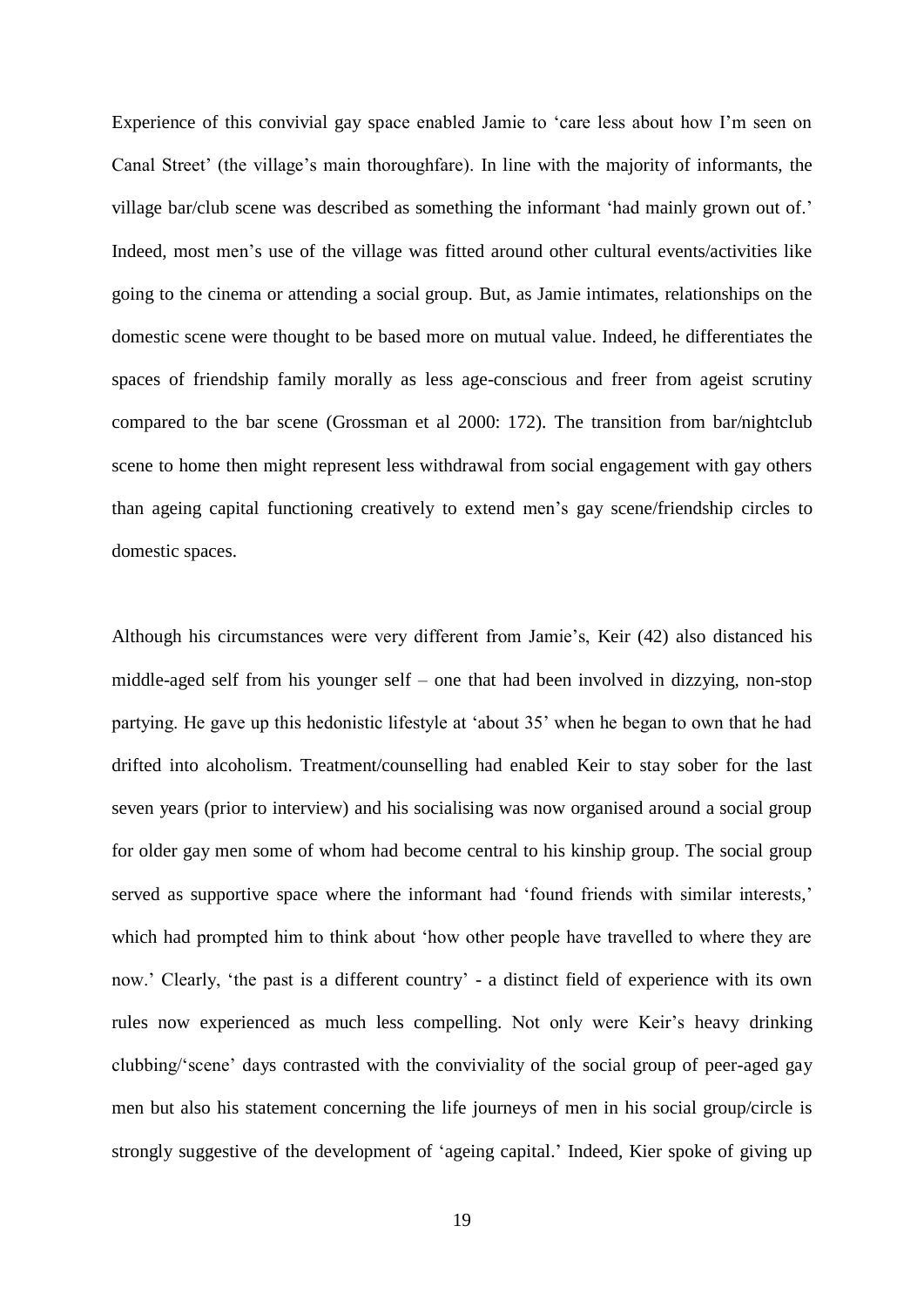the bar/club scene, which figured as alienated experience, as enabling him to be more open to empathising with others.'

Furthermore, and regardless of significant differences, four-fifths of the interview sample (n=23) expressed a strong preference in terms of sexual attractiveness and sociability for men over 30 and ideally within about ten years either way of their own age; a parameter that tended to age with them. Preferences for peer-aged significant others suggested differentiation from younger gay men in a way that does not necessarily entail disparagement. Age differences could be understood and calmly accepted as natural, inevitable (Robinson 2008: 174). Central to preferences for friendship and intimacy with men of a similar age was a political and emotional understanding of what it was like to have survived less tolerant times (Nardi 1999: 1). As Jamie declared, and without necessarily implying judgement of younger gay men: 'People who have similar experiences can identify with what you've been through… like when attitudes weren't as positive.'

## **Younger men as sources of anxiety: ageing capital undone**

However, differentiation from younger gay men through accounts of kinship/relating was much less often benign. This was particularly clear in narratives that constructed younger gay men as source of anxiety in various ways and with different consequences. Despite some instances of empathy concerning the pressures younger men face on the commercial gay scene in terms of drug use and fashionable self-presentation, understanding was overshadowed by expression of reverse ageism that worked independently of any differences between men. More often there was a forgetting of fallibility during one's youth and in the present. As Sam (45) declared: 'It's all youth and worked out bodies [in the village]... and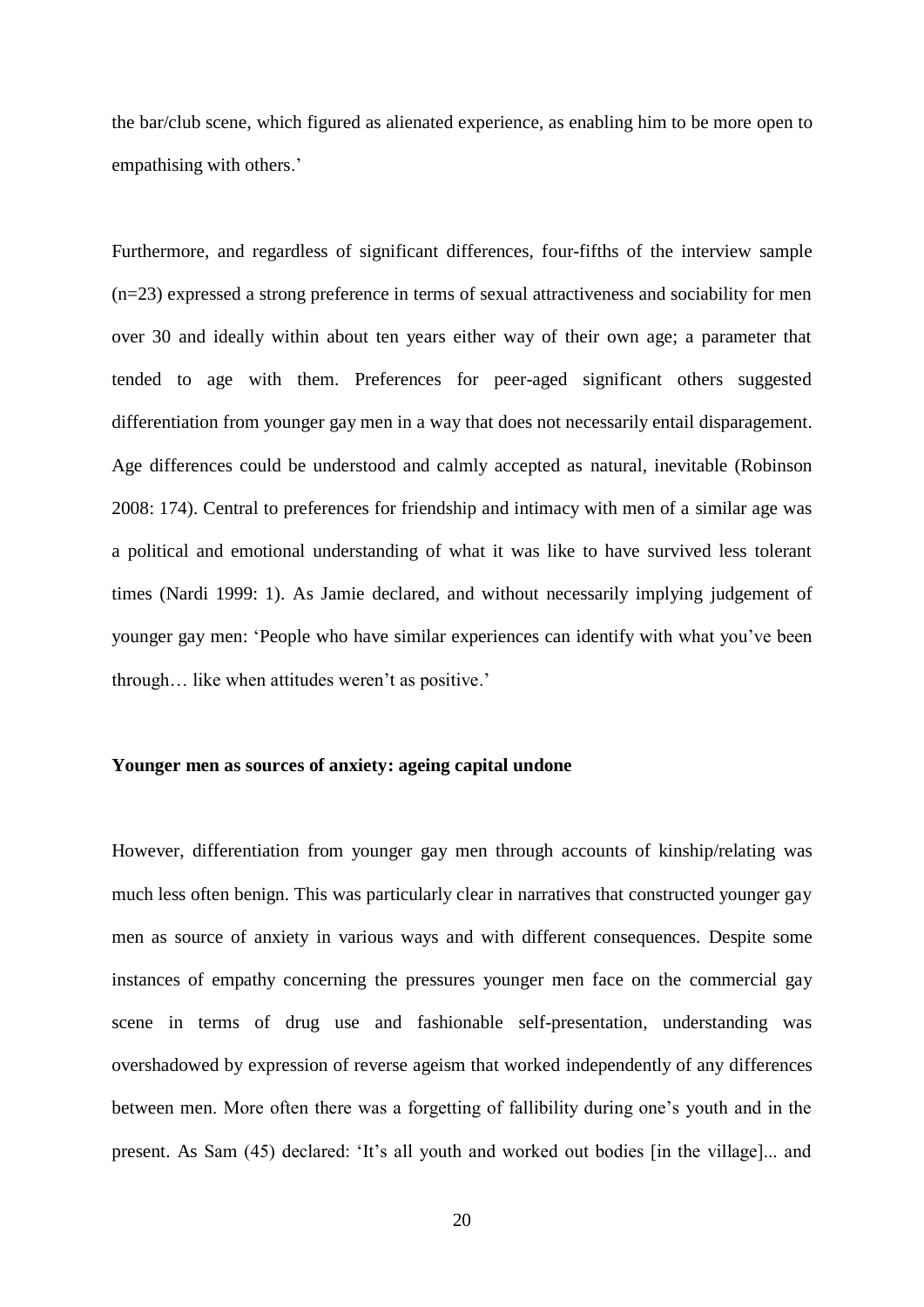who needs wisdom when you can get a nice firm pair of buttocks?' Sam's narrative seeks to reclaim value for the ageing gay self. He differentiates himself epistemologically from the younger gay male denizens of the village in particular who are seen as culpable of overrelying on the visual as a way of knowing, which is thought to constrain them into seeing subjectivity in objectified, fragmented and reflects their 'superficial' ways of relating. Again, such narratives demonstrate how the relations of gay ageing/ageism involve middle-aged gay men drawing upon institutionalised narratives to recuperate ageing identity but simultaneously undermining their generational claims to authoritative knowledge concerning the relations of gay culture. As elaborated below, these discursive operations frustrate deployment of an ageing capital that might enable simultaneous self-recuperation and acceptance of the younger other.

Also, more benign forms of cross-generational reciprocity, transfers of wealth and cultural assets over the lifecourse (from older to younger men) identified in Stacey's Los Angeles study (2001: chapter 1) were largely absent from and even contested by informants' accounts. The dominant theme here was habitual social distance, which itself indexes claims to superiority/distinction of the ageing gay self. Commonplace in informants' claims to difference were concerns about trustworthiness, lack of substance and thus the moral consequences for the older man of younger men's presumed naivety and vulnerability. The issue of trustworthiness was evident in informants' suspicions about the pecuniary motives of younger (working class coded) gay men. Generally, informants were suspicious of younger men's attempts to dissemble, which is indicative of discourse that constructs younger gay men as calculating, manipulative - motivated by self-gain financially and/or emotionally. Indeed, informants were dubious of intergenerational intimacies to the extent that they framed them as a form of prostitution (Steinman 1990: 180). This was embodied in the notion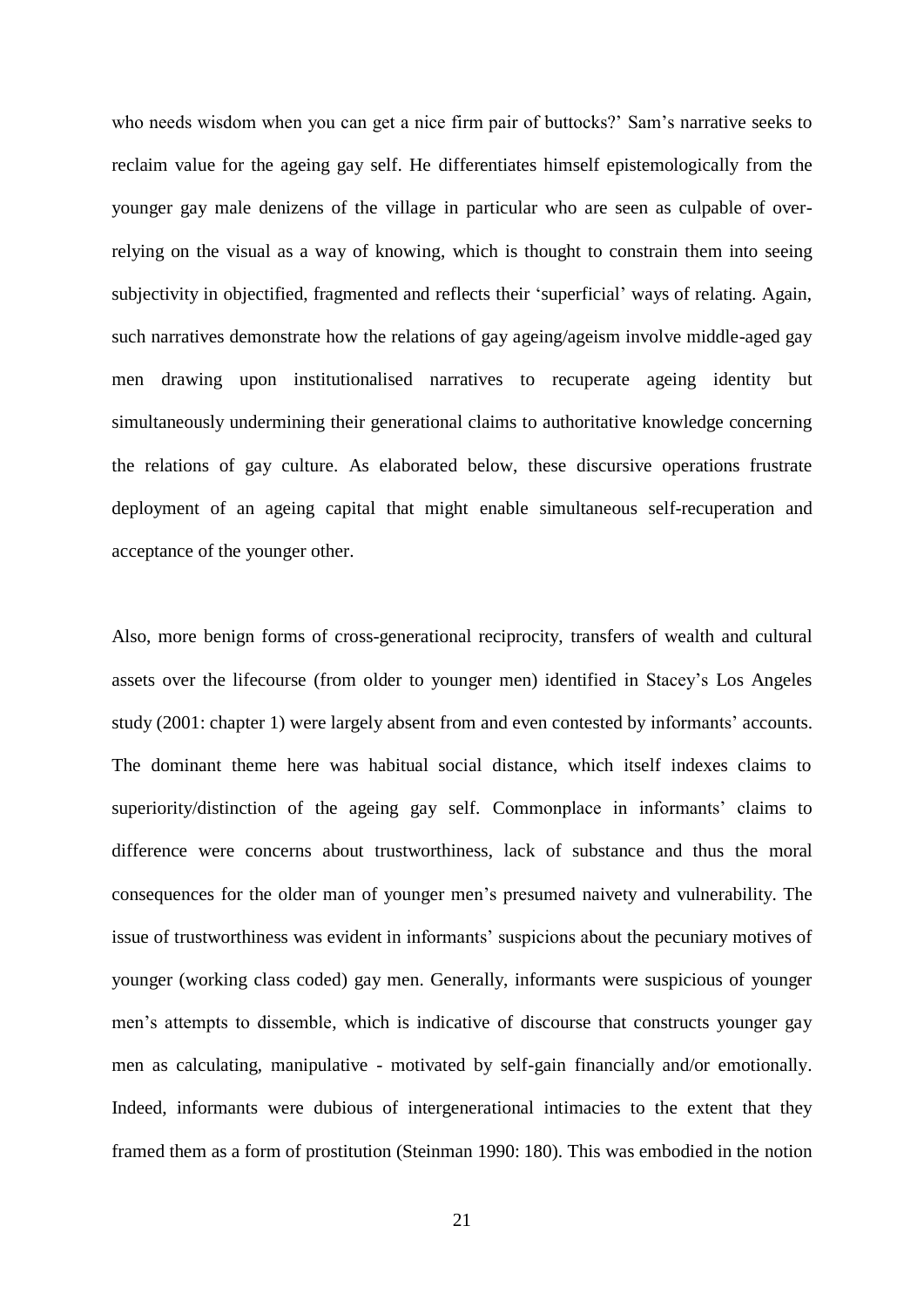of the 'sugar daddy' relationship where sex and the erotic appeal of youth are traded for financial and/or emotional support. But, having experienced such a relationship when young, Les, working class economically and culturally, was the only participant critical of such stereotyping discourse, pointing up how the older man's emotional and financial largesse could frustrate/disempower the younger party. Les' reflexivity also exemplifies how ageing capital (garnered from life experience) might compensate for 'deficits' in formal/educational cultural capital.

Even where there was intergenerational parity in terms of economic resources, cultural tastes and sexual interest, social distance registered in anxieties about being 'old enough to be the parent' of any younger man. For Marcus (47), being twice the age of his (former) boyfriend and slightly older than the latter's parents reflected discomforting concern with broader social disapproval. The idea that he was 'racing around with a lad 21 years my junior' suggests a form of self-display and relating indecorous for a man of 42. Use of the term 'lad' to describe his companion accentuates their age difference, underscores the power of ageism and how it enmeshes with homophobic discourse to construct middle-aged/older gay men as predatory (Pugh 2002: 167). This motivated informants regardless of cultural resources strenuously to distance themselves from this persistent stigma and, again, suggests that men draw on discourse that prevents the deployment of ageing capital and undermines generational claims to the dividends of ageing.

But, Marcus' anxieties about social and familial disapproval indicate how dominant discourse sets up a hierarchy of relationality where gay relationships, especially cross-generational ones, are accorded much less legitimacy either because they breach the natural or else represent a 'less eligible' form of sexuality (Hawkes 196: 135-6). Although deemed more in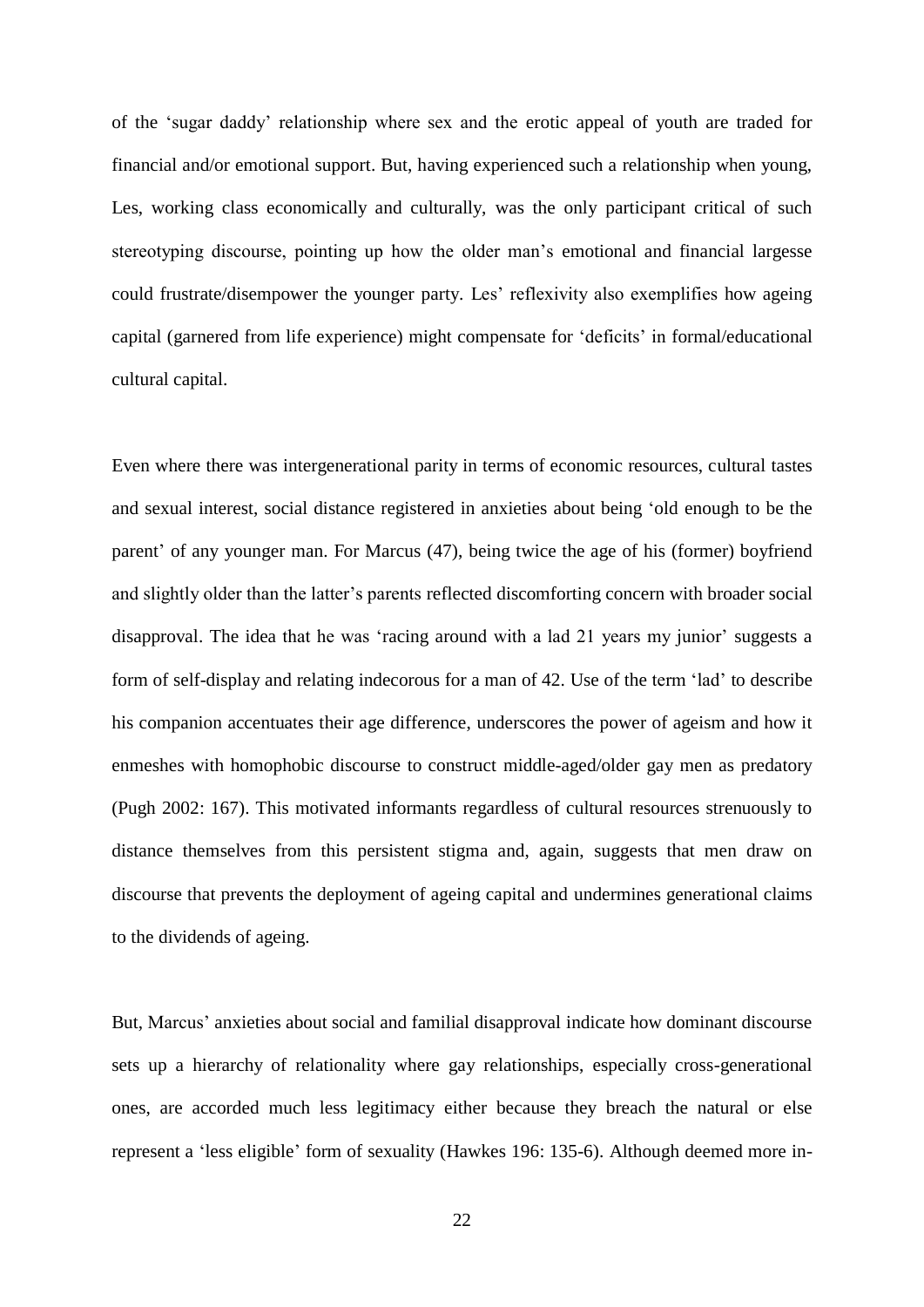keeping with nature, relations between older heterosexual women and 'toy boys' are also problematic. The term 'cougar' represents an ambivalent marker of ageing, gendered sexuality and class mobility, suggesting an older, well-presented/preserved and sexually assertive, woman (and one who might have benefited financially from divorce). But, this epithet retains notions of man-eating, rapaciousness that contradict hegemonic discourse that equates femininity with sexual passivity. Working class women might be vulnerable to the more derogatory term 'pram snatcher,' which denies the adult status and autonomy of younger (working class) men whose lives they are thought to be stealing/corrupting. In contrast, heterosexual men's involvement with younger women is more legitimated naturalised in the media and popular culture (Rosenthal 1990: 1-6) – and scorn is usually reserved for the gold-digging, social climbing 'bimbo.' In sum, gay ageism and the greater delegitimation of gay male cross-generational relationships sets limits on ability to deploy ageing capital and the transferability of ageing capital as critical resource (developed within friendship family) can be limited/thwarted by androcentric, heteronormative discourse.

Moreover, when younger gay men were not imagined as threat, their putative lack of substance and life experience were used to discount them as significant others. Fred's (55) desire for 'an equal' involved an epistemic claim for differentiation from younger gay men and the lack of maturity associated with them. Although he entertained the view that some might measure up to this standard, this depended on unusual precocity in terms of tastes, social interests and relational skills – a form of developed, middle class cultural capital. However, maturity was commonly narrated as beginning in the thirties and was evident in the development of the emotional strength and self-knowledge (expressions of ageing capital) that equips men to withstand pressures towards conformity in terms of appearance and behaviour thought to be driven by gay/consumer cultures. This form of differentiation relies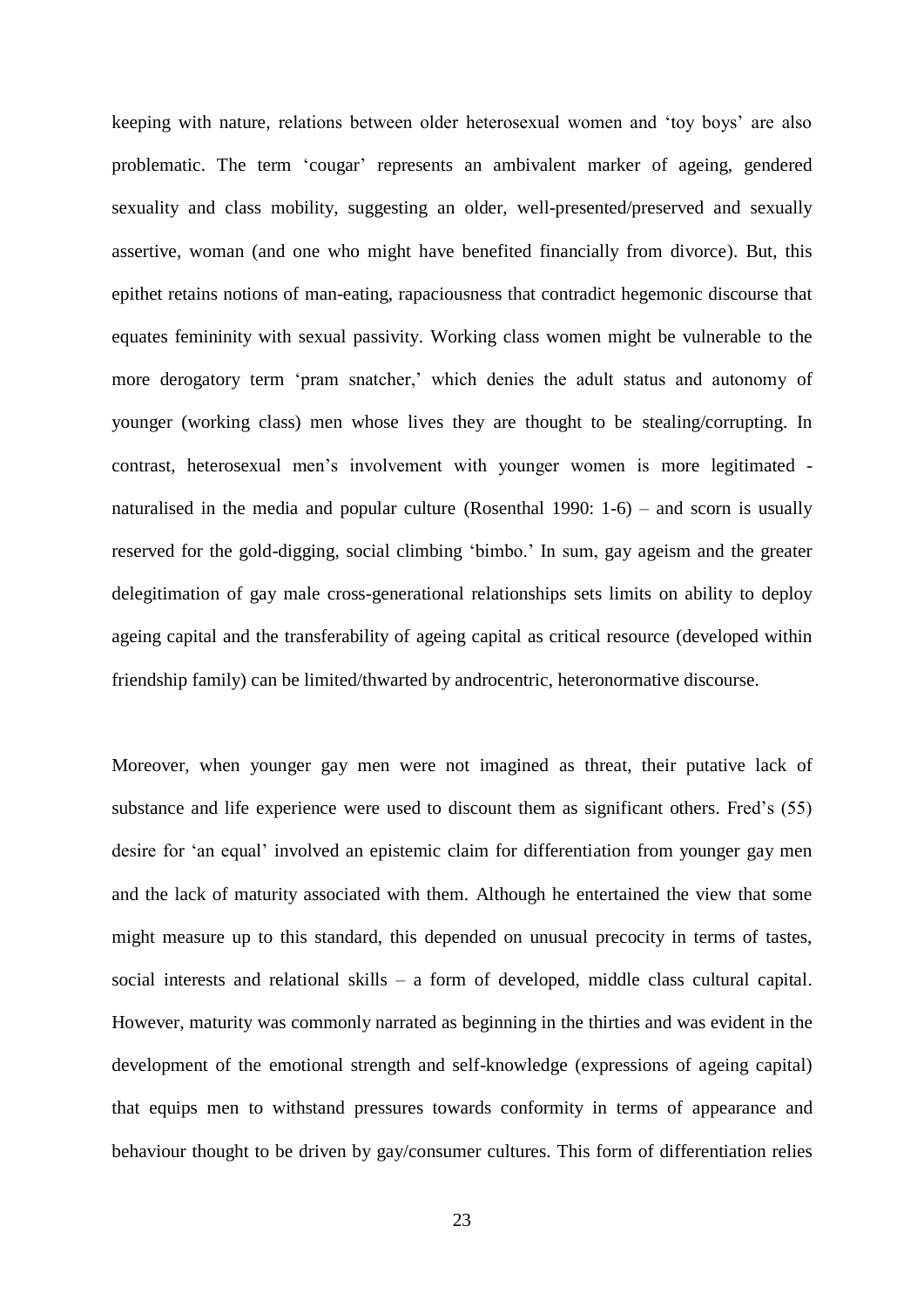on stereotypes that invoke reverse ageism: it contrasts the intrinsic inauthenticity and gullibility of younger gay men as 'empty vessels waiting to be filled' (Chris 48) with the more developed, rounded subjectivity associated with midlife/older gay men.

The flipside of the account of gay youth as gullible, inexperienced is a somewhat more ambivalent story of vulnerability that significantly shaped how middle-aged gay men might manage 'safer' sex. Rob (50), and long-term HIV positive, considered: 'If they're somebody my age, they should know about HIV by now' but younger men, even if informed of a person's HIV positive status, were likely to be 'less aware of the actual risks than a wellversed forty-year-old.' Consequently, Rob would 'not allow them any opportunity to take any risks.' Clearly, he differentiates himself by invoking the extra care thought necessary in sexual encounters with younger men who are presumed less knowledgeable and risk-aware concerning HIV. Rob's account suggests another expression of generational habitus (shaped by direct experience of the HIV pandemic) but one that might promote misunderstanding and intergenerational conflict. Indeed, the informant's thoughts concerning age-inflected cultural resources and his well-meant intentions risk denying younger men's sexual knowledge and opportunities to practice relational skills, exercise responsibility and assert autonomy. Not all young gay men are lacking in sexual experience/knowledge and Rob's assumptions about middle-aged gay men are somewhat less ethical when not all of them are confident in their knowledge of HIV transmission/ability to practice safer sex (Grossman 1995).

Given the workings of ageist discourse, presumed differences in epistemology and social distance identified above, it comes as no surprise that informants regarded the differences of age as prohibitive of longer-term partnerships with younger men. Such liaisons were imagined as inherently unstable (Steinman 1990: 180–2) and thus time-limited. Although this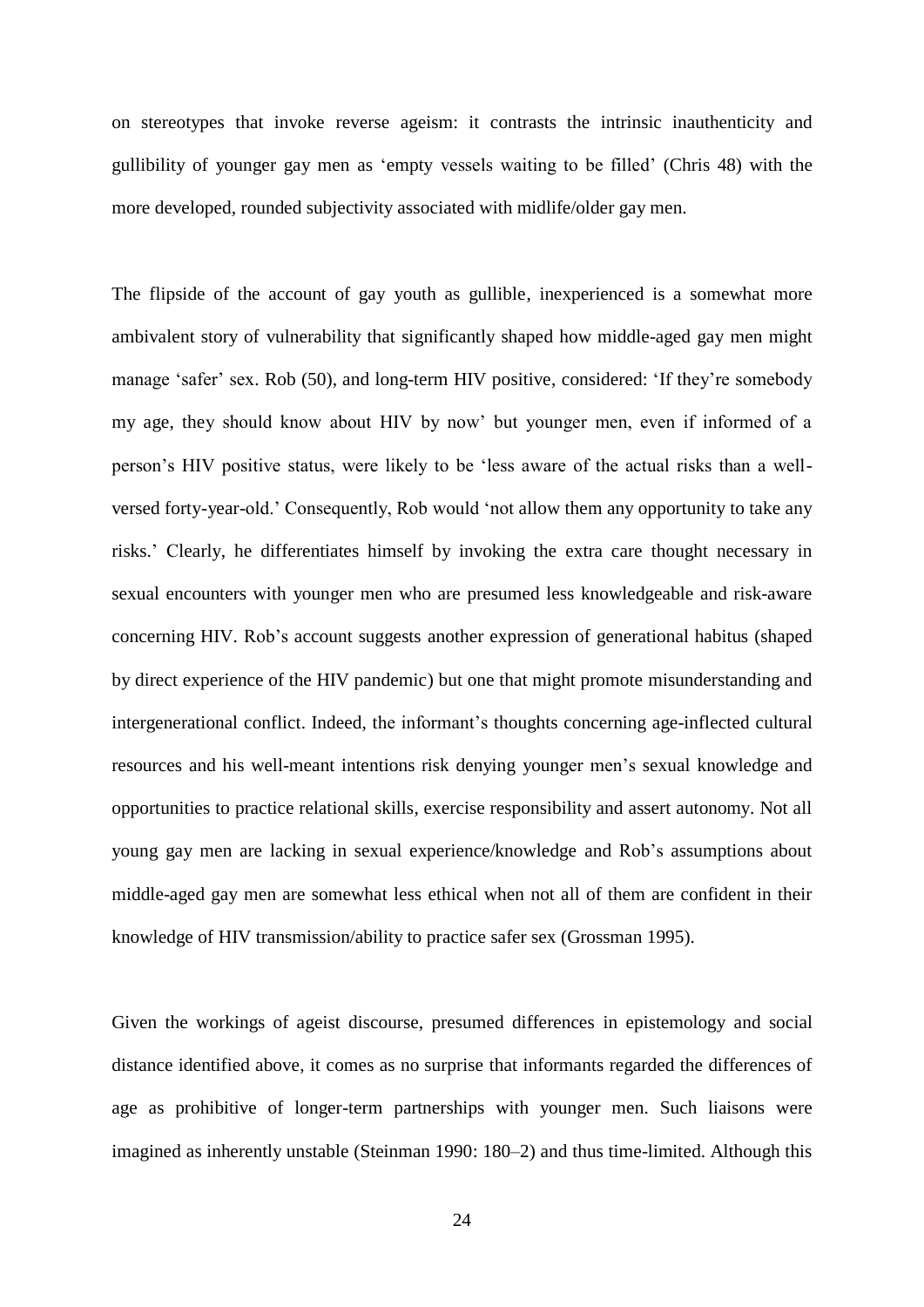belief was not limited to a particular social class, Chris (48) expressed a strong preference for a partner 'in his forties' in middle class terms because both parties would be at the 'same life stage... with comparable amounts of experience to reflect on' and 'likely to have similar life goals.' Further, Chris urged anyone considering a cross-generational relationship 'to think ahead, ten, 20 years in the future when... you're 65 and he's 35 or whatever' and whether the relationship could survive changes in interests and the diminution of sex/sexual attraction. But, Chris' claims overlook the possibility that relationships can be renegotiated and reduce complex cross-generational relations to considerations of physical attraction, which contradicts the more holistic notion of desirability and authenticity that were commonly expressed and central to men's moral claims to an age-appropriate gay midlife. This indicates the power of gay ageist discourse to produce anxiety in relation to perceived loss of physical capital and viable sexual subjectivity. Besides, what is attractive, desirable and pleasing to us can change over time. Chris' reasoning also fails to recognise that *peer-aged* relationships can wither due to the diminution of sex and that cross-generational relationships might wither because of disagreement over money, household management or changes in priorities or 'personality.' The anxieties implicit in Chris' statement complicate the equation of ageing with maturity, indicating the power of gay ageist discourse to thwart the deployment of ageing capital among the more culturally resourced. Such discourse also fosters the belief that cross-generational gay relationships can only end in dejection and isolation for the *older* party. It is significant that Chris reconstructs the older man as the stereotypical lonely old queen who is denied the emotional resources - ageing capital - to withstand the dissolution of a relationship.

Informants' reverse ageism could be part consequence of the lack of involvement in caring responsibilities for or significant relationships with young people. Middle-aged lesbian/gay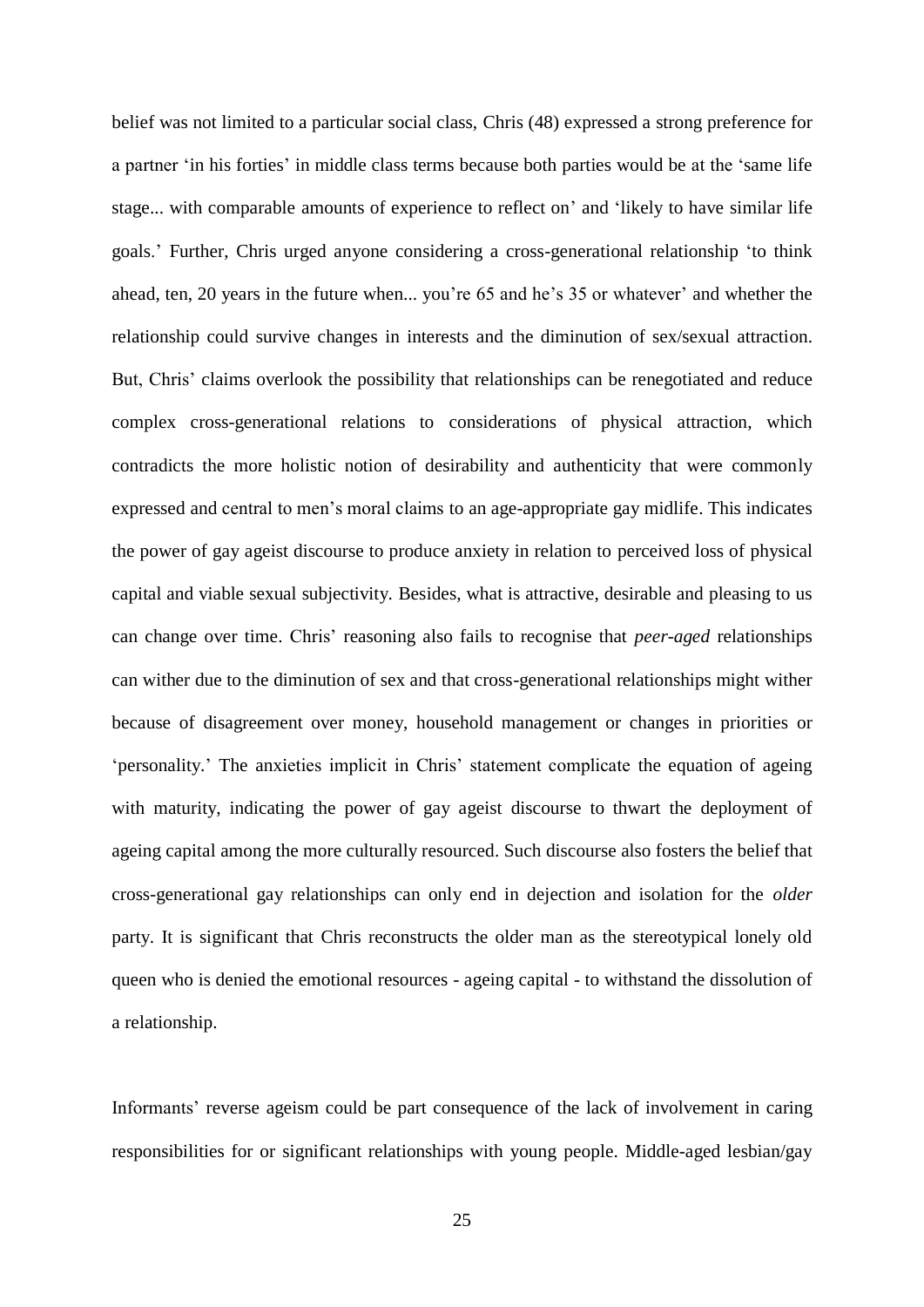parents/grandparents of teenaged children or those more intimately connected with young adults personally and/or professionally might adopt a more empathetic stance towards youth's (presumed) lack of awareness, substance and gullibility. They might be better placed to appreciate the discursive and structural influences shaping young people's thought/practice. Pete, who volunteered at a gay youth project, stood out as particularly understanding in this respect. Besides, men's stories of scepticism about cross-generational relations overlook that some younger gay men might value more enduring connections (Robinson 2008: 142–3). Also, the ethnic/non-British informants from working class backgrounds (who might be predisposed towards empathy given the 'bad press' that youth tends to receive) appeared more open to regarding younger men as equals. Indeed, Marcus spoke of the 'comfort' and knowledge provided by his 21-year-old care assistant partner when his mother had a stroke and had been placed in a nursing home by older siblings without consulting him. His account is suggestive both of men's capacities to work across age differences and a moral claim for recognition of the emotional and practical support younger men can give. It indicates the possibility of more equitable, negotiated arrangements between younger and older partners (Steinman 1990: 205) that transcend the constraints of gay ageism.

# **Conclusion**

I have drawn attention to the value of friendship family as a way of distinguishing and framing middle-aged gay men's relational experiences. This form of kinship does important political and emotional work in empowering middle-aged gay men living in Manchester who generally felt unable to rely on their family of origin or younger gay men for support. Involvement in this expression of kinship is no mere compensation for the losses stemming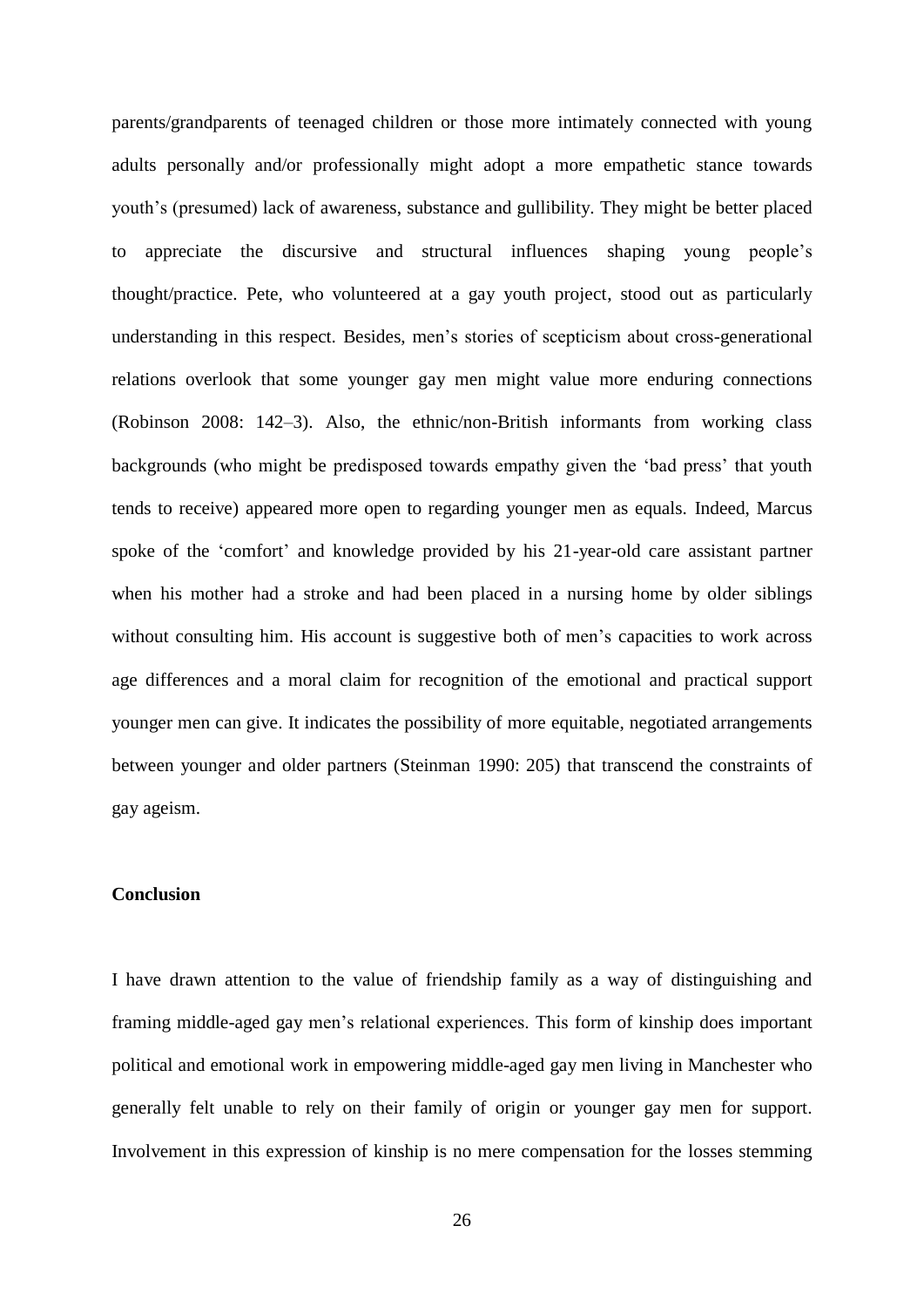from heteronormativity and gay ageism. Rather this highlights the creative reconfiguration of men's gay scenes/cultural lives over time. Friendship family is also characterised by an ethic of care and mutual understanding that enables middle-aged gay to men express their 'authentic' selves. It serves as critical space in which to develop the resources of ageing capital and technologies of the self to contest homophobia, gay ageism and pressures towards monogamy and assert the value of alternative ways of relating.

However, socio-economic factors and cultural ones connected with homophobia hindered access to friendship family. But, just as importantly, men's claims to difference from younger gay men through their accounts of relational practices operated often in less benign ways that can undercut their claims to wisdom, authority and relational authenticity. Friendship family cannot exist in a vacuum and does not provide immunity to social structures and discourses, including (gay) ageism, that impose limits on self-expression/relating. Although some stories of differentiation were classed, generational habitus largely trumped such influences. Intimacies with younger men were rare because the latter were constructed as threat, socially underdeveloped or vulnerable thus imposing a moral duty of care on the older man. Strong dissociation from the stigma of the predatory older gay man indicates the continuing discursive force of homophobic ageism. Also, ageist anxiety was expressed in concerns about the time-limited character of cross-generational relationships, though there were minority reports, indicating the possibility of egalitarian, cross-generational intimacies that transcended gay ageism. Whilst informants' friendship-based kinship and the age-inflected resources of capital and technologies encouraged self-recuperation, some efforts to maintain self-esteem in a culture that devalues the older body-self were implicated in reverse ageism. In turn, this undermines interviewees' capabilities to mobilise ageing capital and generational claims to ageing as linear path to maturity involving greater self-acceptance and openness to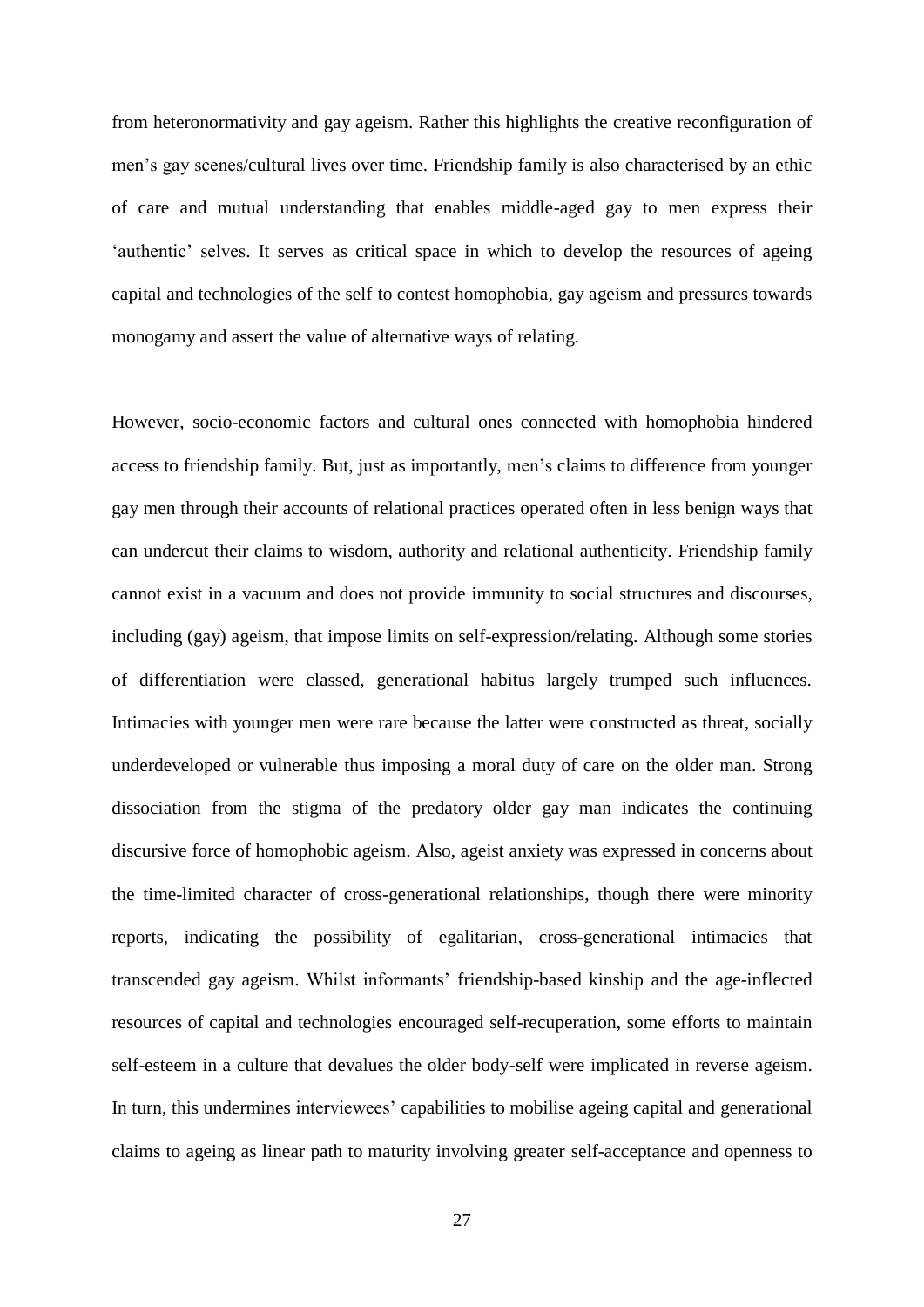age-inclusive kinship. It was mainly in their stories of social distance from younger men that ageing capital was stymied. Given that ageing capital holds up as critical resource comparatively better in relation to discourses of 'traditional' family, urban middle-aged gay men may have developed greater resources to critique/withstand heteronormativity than gay ageism. Any policy-related strategies to support middle-aged/older gay men might need to acknowledge this whilst recognising that these processes can interact/enmesh to compound exclusion.

### **Acknowledgements**

Thanks are offered to Professors Carol Smart and Brian Heaphy, Dr Wendy Bottero and the reviewers whose constructive comments encouraged me to extend and deepen my thinking.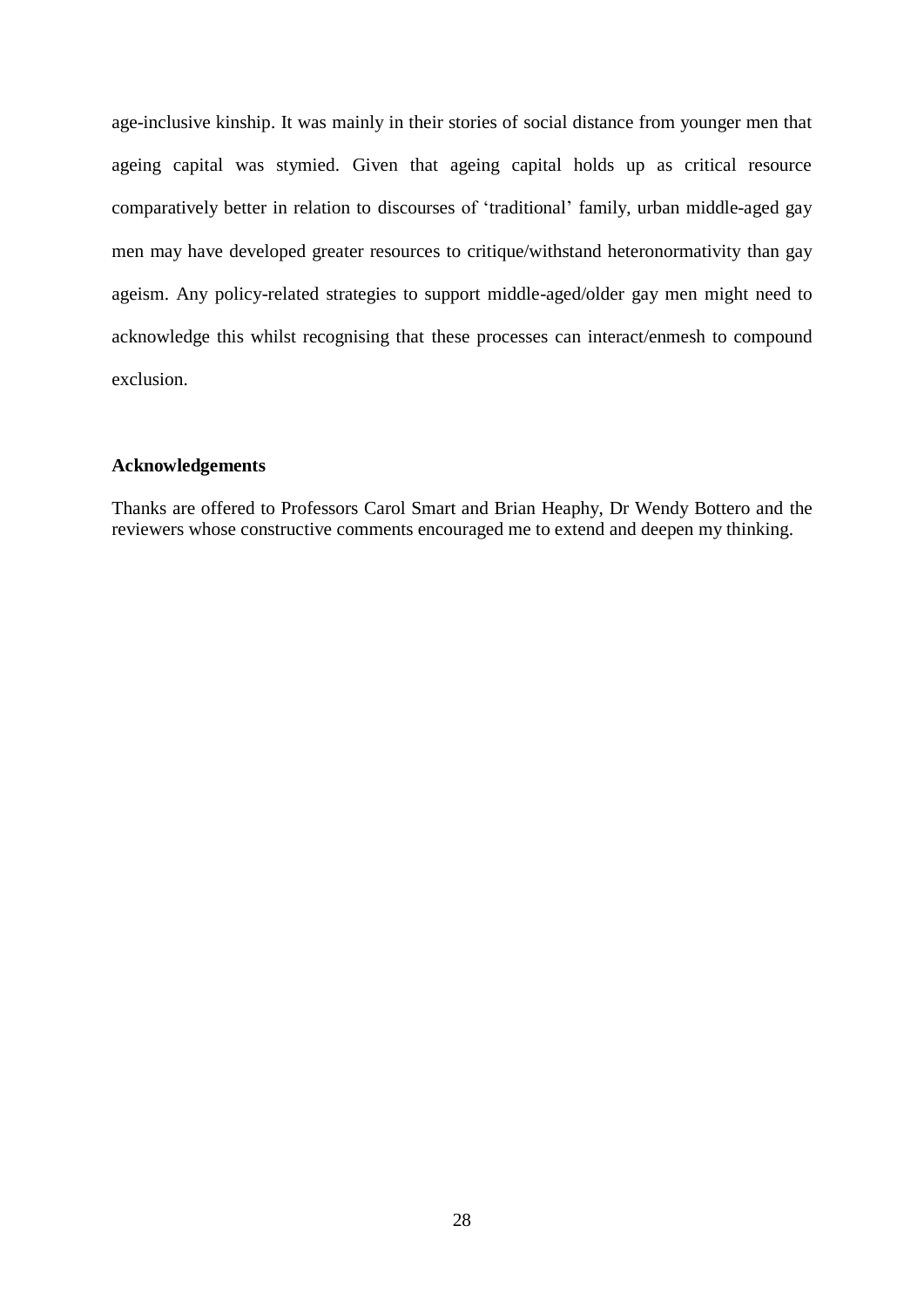# **References**

Arber S and Attias-Donfut C (2000) The Myth of Generational Conflict: the Family and State in Ageing Societies, London: Routledge.

Berger R (1982) *Gay and Gray: the Older Homosexual Man,* Chicago: University of Illinois Press.

Berger R (1992) *Research on Older Gay Men: What We Know; What We Need to Know* in Woodman J (ed.) (1992) *Lesbian and Gay Lifestyles: a Guide for Counselling and Education,*  New York: Irvington Publications Inc.

Binnie J and Skeggs B (2004) Cosmopolitan Knowledge and the Production and Consumption of Sexualised Space: Manchester's Gay Village, *Sociological Review*, Vol. 18:  $39 - 61$ .

Bourdieu P (1984) *Distinction: a Social Critique of the Judgement of Taste,* London: Routledge.

Carrington C (1999) *No Place like Home: Relationships and Family Life among Lesbians and Gay Men*, Chicago: Chicago University Press.

Edmunds J and Turner B (2002) *Generations, Culture and Society,* Buckingham: Open University Press.

Estes C, Biggs S and Phillipson C (2003) *Social Theory, Social Policy and Ageing: a Critical Introduction,* Maidenhead: Open University Press.

Foucault M (1987) *The History of Sexuality (Volume Two): the Uses of Pleasure, (Translated* by R Hurley), London: Penguin Books.

Giddens A (1992) *The Transformation of Intimacy: Sexuality, Love and Eroticism in Modern Societies,* Cambridge: Polity Press.

Grossman A and D'Augelli A and Hershberger S (2000) The Social Support Networks of Lesbian, Gay and Bisexual Adults Aged 60 and Over, *Journal of Gerontology: Psychological Sciences* Vol. 55B (3): 171 – 179.

Grossman H (1995) At Risk, Infected and Invisible: Older Gay Men and HIV/AIDS, *Journal of the Association of Nurses in HIV/AIDS Care* Vol. 6 (6): 13 – 19.

Hawkes G (1996) *A Sociology of Sex and Sexuality,* Maidenhead: Open University Press.

Heaphy B, Yip A and Thompson D (2004) Ageing in a Non-Heterosexual Context, *Ageing and Society* Vol. 24: 881-902.

Hostetler A (2004) *Old Gay and Alone: the Ecology of Well-Being among Middle-Aged and Older Single Gay Men* in De Vries B and Herdt G (Eds.) (2004) *Gay and Lesbian Aging and Research: Future Directions,* New York: Springer Publishing Co. Inc.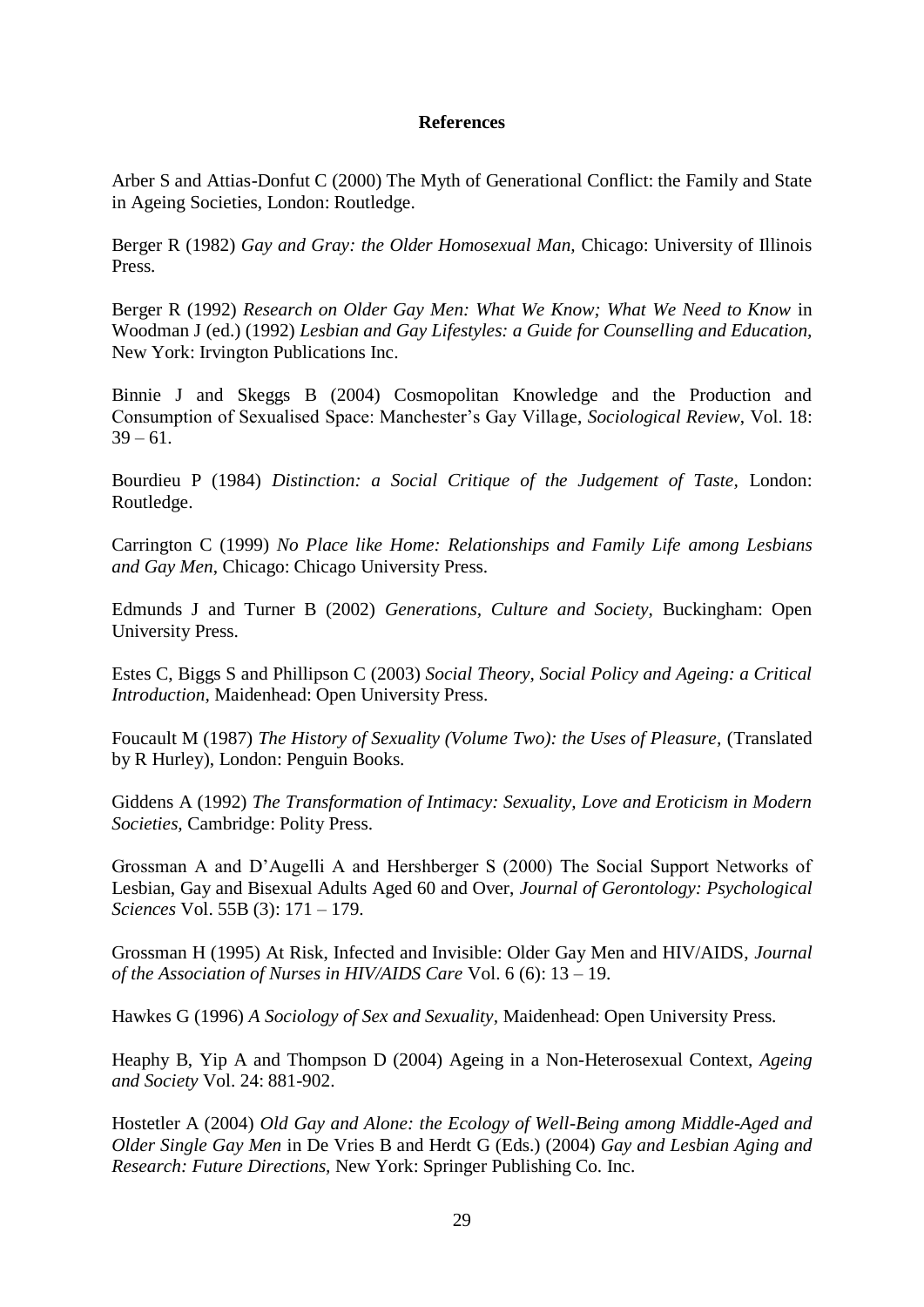Jamieson L (1999) Intimacy Transformed? A Critical Look at the Pure Relationship, *Sociology* Vol. 33 (3) (August 1999): 477- 494.

Kuhn A (2002) *Family Secrets: Acts of Memory and Imagination* (Second Edition), London: Verso Books.

Lewin E (1998) *Recognizing Ourselves: Ceremonies of Lesbian and Gay Commitment,* New York: Columbia University Press.

Maxwell J (1996) *Qualitative Research Design,* London: Sage Publications.

Moran L, Skeggs B with Tyrer P and Korteen K (2004) *Sexuality and the Politics of Violence and Safety,* London: Routledge.

Nardi P (1999) *Gay Men's Friendships: Invincible Communities*, Chicago: University of Chicago Press.

Plummer K (1995) *Telling Sexual Stories: Power Intimacy and Social Worlds,* London: Routledge.

Pugh S (2002) *The Forgotten: a Community without a Generation – Older Lesbians and Gay Men,* in Richardson D and Seidman S (Eds.) (2002) *The Handbook of Lesbian and Gay Studies,* London: Sage Publications.

Robinson P (2008) *The Changing World of Gay Men,* Basingstoke: Palgrave Macmillan.

Rosenthal E (1990) *Varieties of Ageism* in Rosenthal E (Ed.) *Women, Aging and Ageism*, New York: Haworth Press.

Smart C (2007) Same-Sex Couples and Marriage: Negotiating Relational Landscapes with Families and Friends, *Sociological Review* Vol. 55 (4): 671 – 686.

Stacey J (2011) *Unhitched: Love Marriage and Family Values from West Hollywood to Western China,* New York: New York University Press.

Steinman R (1990) *Social Exchanges between Younger and Older Gay Male Partners* in Lee J (Ed.) (1990) *Gay Midlife and Maturity*, New York: Howarth Press.

Thomson R (2009) *Unfolding Lives: Youth, Gender and Change,* Bristol: Policy Press, Bristol University.

Weeks J, Heaphy B and Donovan C (2001) *Same Sex Intimacies: Families of Choice and Other Life Experiments,* London: Routledge.

Weston K (1991) *Families We Choose: Lesbians, Gays, Kinships,* New York: Columbia University Press.